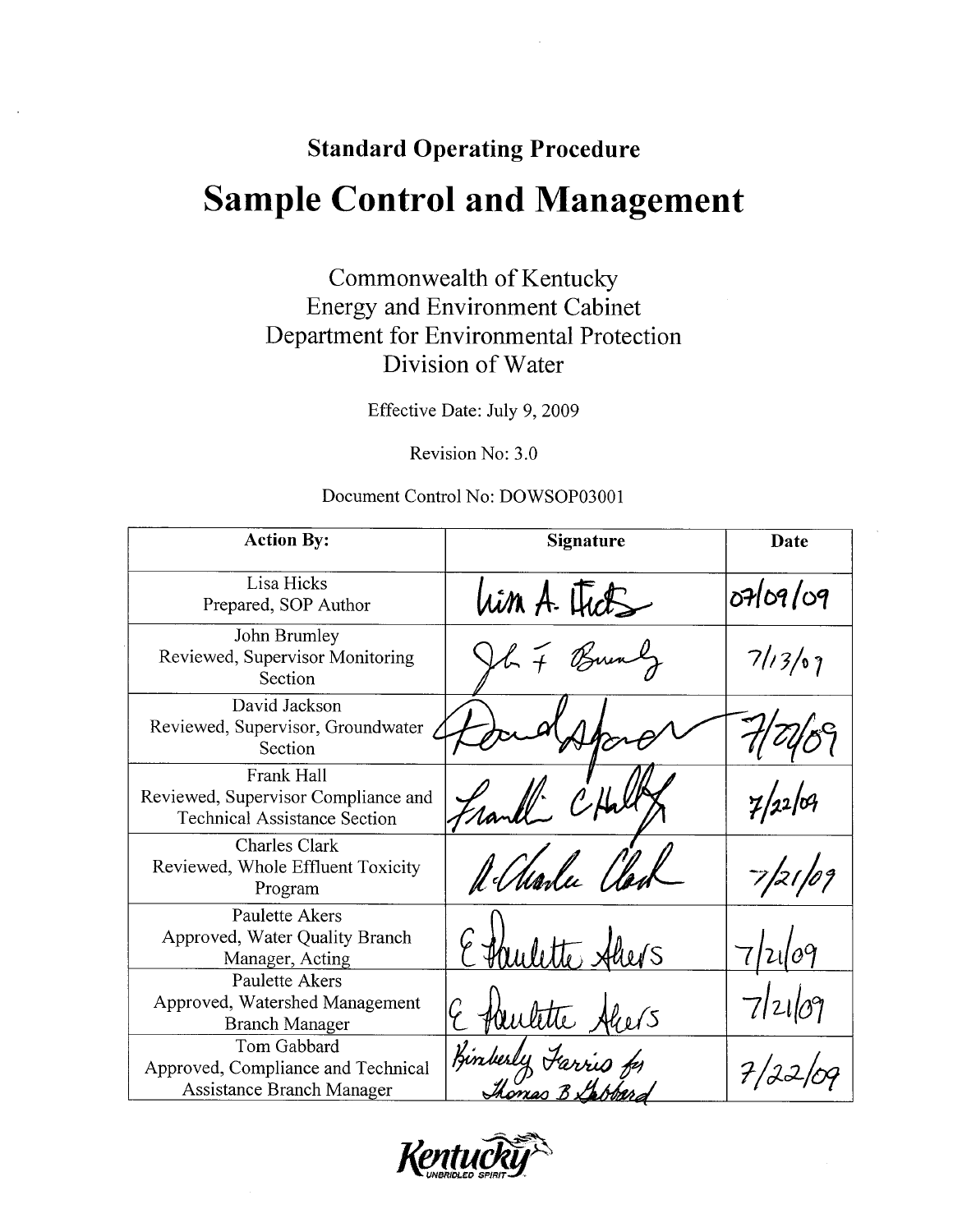| <b>Action By:</b>                    | <b>Signature</b> | Date              |
|--------------------------------------|------------------|-------------------|
|                                      |                  |                   |
| Jory Becker                          |                  |                   |
| Approved, Surface Water Permits      |                  |                   |
| <b>Branch Manager</b>                |                  |                   |
| Lisa Hicks                           |                  |                   |
| Approved, Quality Assurance Officer, |                  |                   |
| Division of Water                    |                  |                   |
| Peter T. Goodmann                    |                  |                   |
| Approved, Assistant Director         |                  | $\delta  17 2039$ |
| Division of Water                    |                  |                   |
| Larry Taylor                         |                  |                   |
| Approved, Quality Assurance Manager, |                  |                   |
| Department for Env. Protection       |                  |                   |

 $\sim$ 

 $\hat{\mathcal{A}}$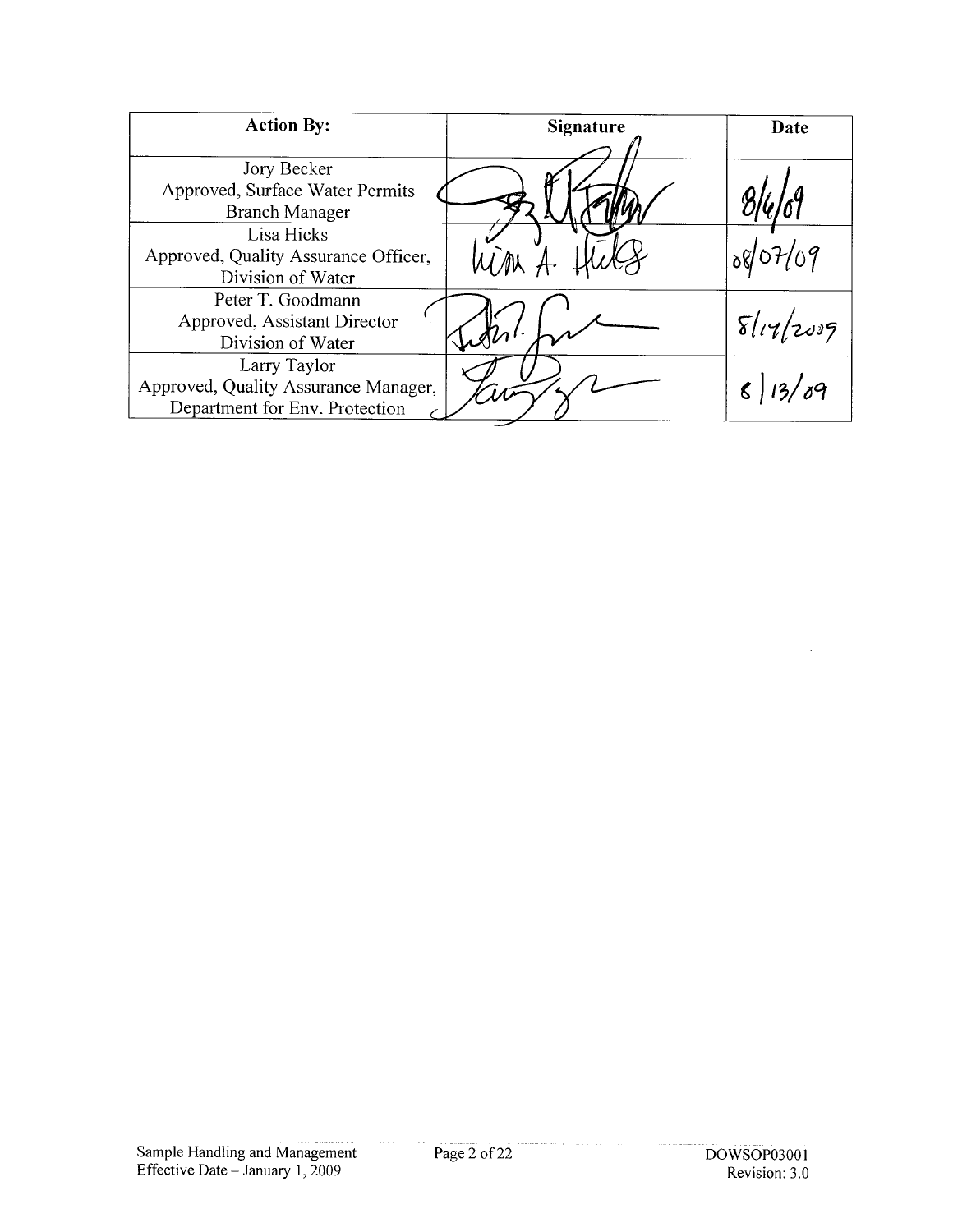#### **Document Revision History**

| <b>Date of Revision</b> | Page(s) Revised        | <b>Revision Explanation</b>                                                                   |
|-------------------------|------------------------|-----------------------------------------------------------------------------------------------|
| 06/02/09                | 3, 5-10, 12-13         | Content for evidentiary conditions to be met,<br>hazardous material definition, general edits |
| 05/06/09                | $3 - 12$               | Editorial and content revisions due to<br>drinking water program comments.                    |
| 03/13/09                | 7, 8, 9, 11            | Content revised to ensure agreement with<br>other SOPs within the DOW.                        |
| 01/23/09                | <b>Entire Document</b> | Replaces in part, the Kentucky Ambient/<br>Watershed Water Quality Monitoring SOP<br>Manual   |
|                         |                        |                                                                                               |
|                         |                        |                                                                                               |
|                         |                        |                                                                                               |
|                         |                        |                                                                                               |
|                         |                        |                                                                                               |
|                         |                        |                                                                                               |
|                         |                        |                                                                                               |
|                         |                        |                                                                                               |
|                         |                        |                                                                                               |
|                         |                        |                                                                                               |

This table tracks revisions and changes made over time to this SOP.

**Suggested Citation**: Kentucky Division of Water (KDOW). 2009. Sample Control and Management. Kentucky Department for Environmental Protection, Frankfort, Kentucky.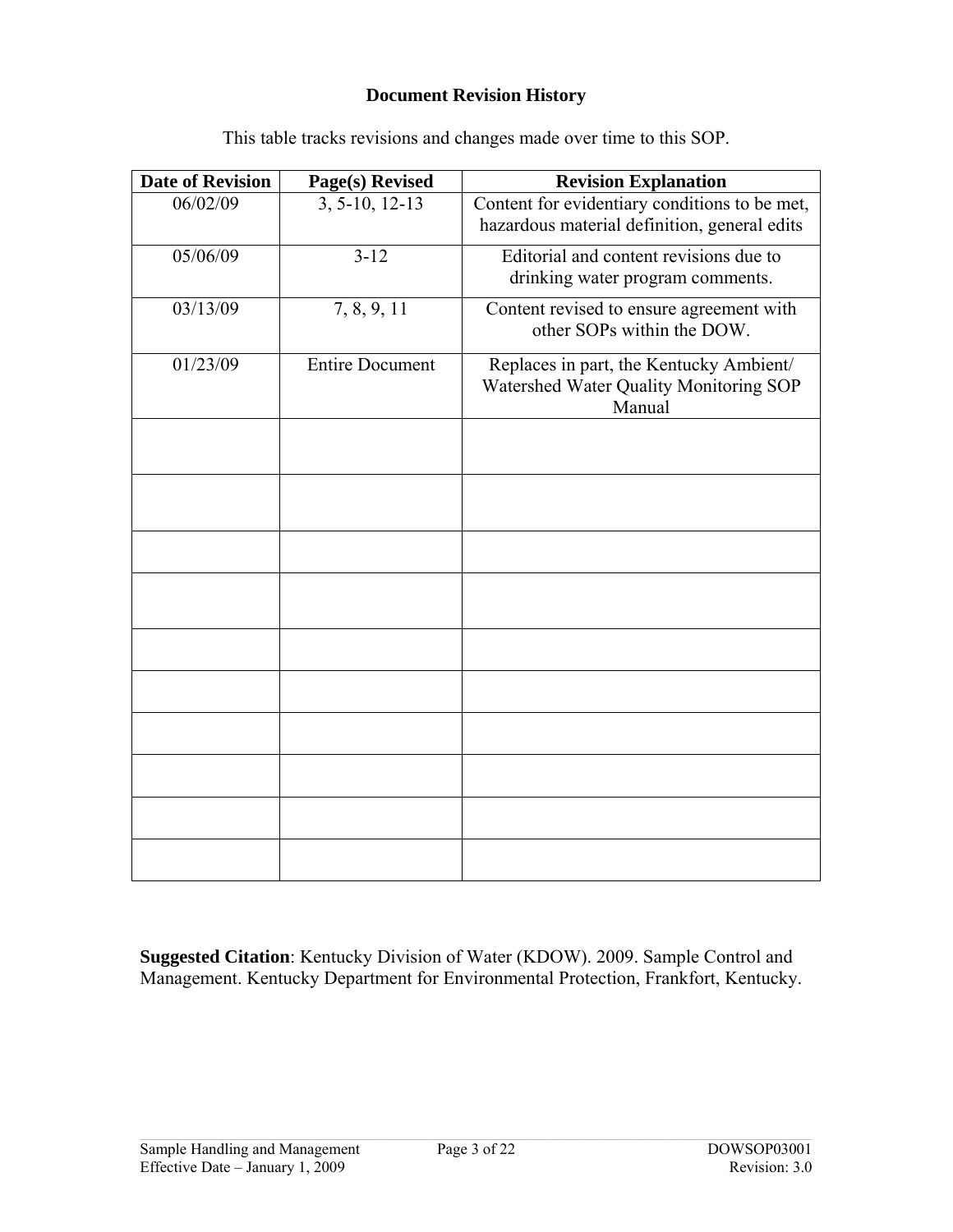## **Table of Contents**

#### **List of Attachments**

**Attachment A** – Environmental Services Lab Sample Requirements **Attachment B** – Example Chain-of-Custody – Division of Water – Fish Tissue **Monitoring Attachment C** – Example Chain-of-Custody – Division of Water – Groundwater Monitoring **Attachment D** - Example Chain-of-Custody – Division of Water – TMDL Monitoring **Attachment E** - Example Chain-of-Custody – Division of Water – Non Point Source Program Monitoring **Attachment F** – Example Chain-of-Custody – Environmental Protection Agency

Note: References made in this document to brand names or products is in no way an endorsement or recommendation of those items. Examples of product names are used for clarification to the procedure only.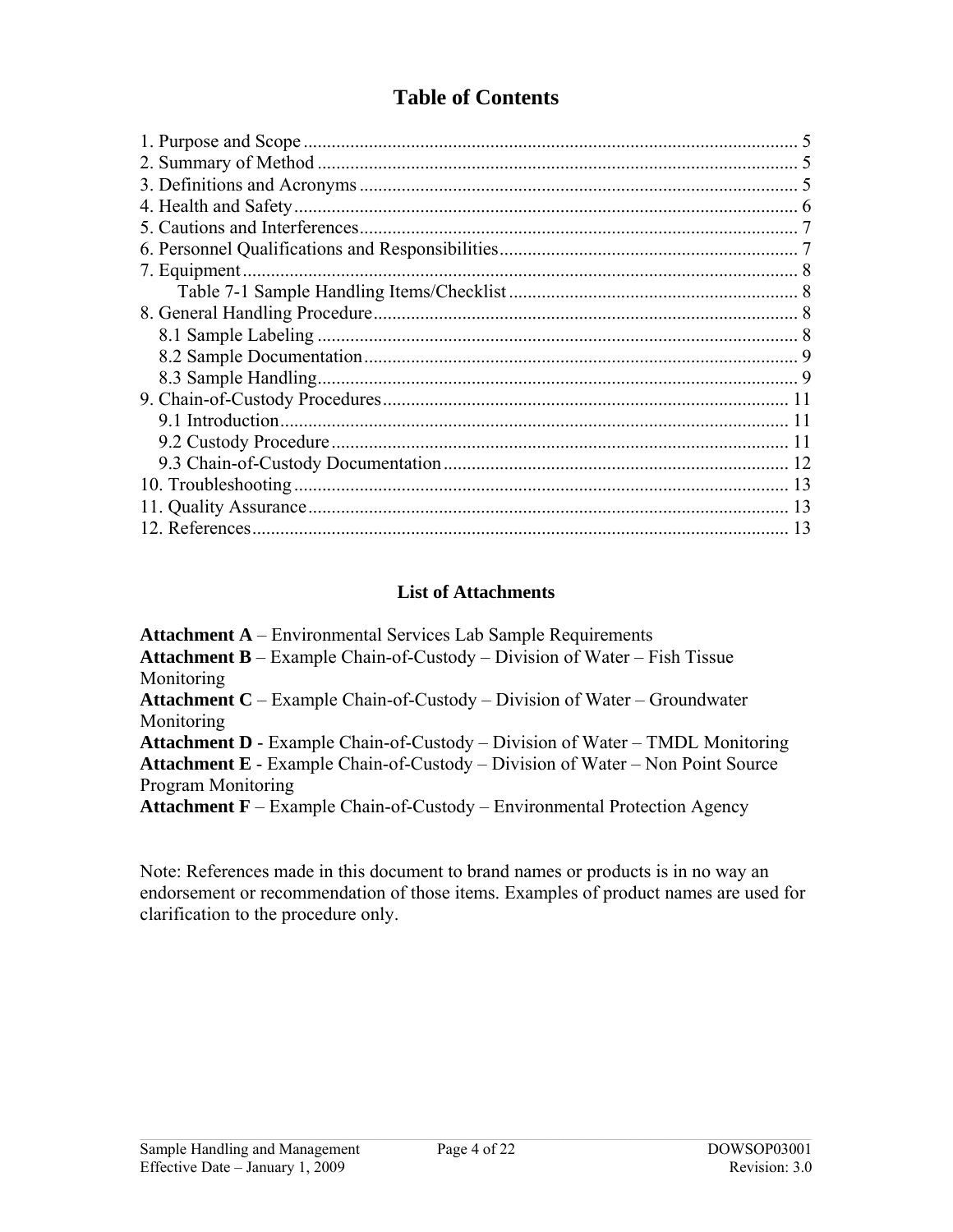## <span id="page-4-0"></span>1. Purpose and Scope

This document describes the methods and procedures established by the Kentucky Division of Water to ensure the handling and documentation of environmental samples is conducted in a standardized, defendable manner. This Standard Operating Procedure (SOP) falls under and meets the requirements set out in the Department of Environmental Protection (DEP) Quality Management Plan (QMP).

Following this (SOP) must be done in order to meet standards of legal defensibility in environmental sampling. If evidentiary requirements are deemed not necessary by the project manager, these standard procedures may be modified according to the specific quality assurance project plan (QAPP).

Use of this SOP is by all personnel that collect samples for the Kentucky Division of Water. If persons outside the division use this manual, additional review measures may be required that would be covered under a quality assurance project plan, or other quality planning document.

This SOP may be referenced in environmental sampling project plans as well as any other document that discusses the management and documentation of environmental samples. Adherence to this SOP is one of the foundation principles in field activities of the Kentucky quality assurance program.

## 2. Summary of Method

This procedure describes the method of handling and managing environmental samples; the method details sample handling and management after collection, during storage and during transport to the analysis laboratory. The chain of custody process is defined, and examples of documentation for custody tracking are included as attachments to this document. All sample collection methodologies should have a separate SOP within the specific programs in DOW.

- 3. Definitions and Acronyms
- CFR Code of Federal Regulations
- COC Chain of Custody [forms]
- CD Compact disc
- CPR Cardio-pulmonary resuscitation
- CTAB Compliance and Technical Assistance Branch
- DEP Department of Environmental Protection
- DEPS Division of Environmental Program and Support
- DOW Division of Water
- DVD Digital Versatile Disc or Digital Video Disc
- EPA Environmental Protection Agency
- ERT Emergency Response Team
- ESB Environmental Services Branch [Laboratory]
- HDPE High Density Polyethylene [Bottle]
- LDPE Low Density Polyethylene [Bottle]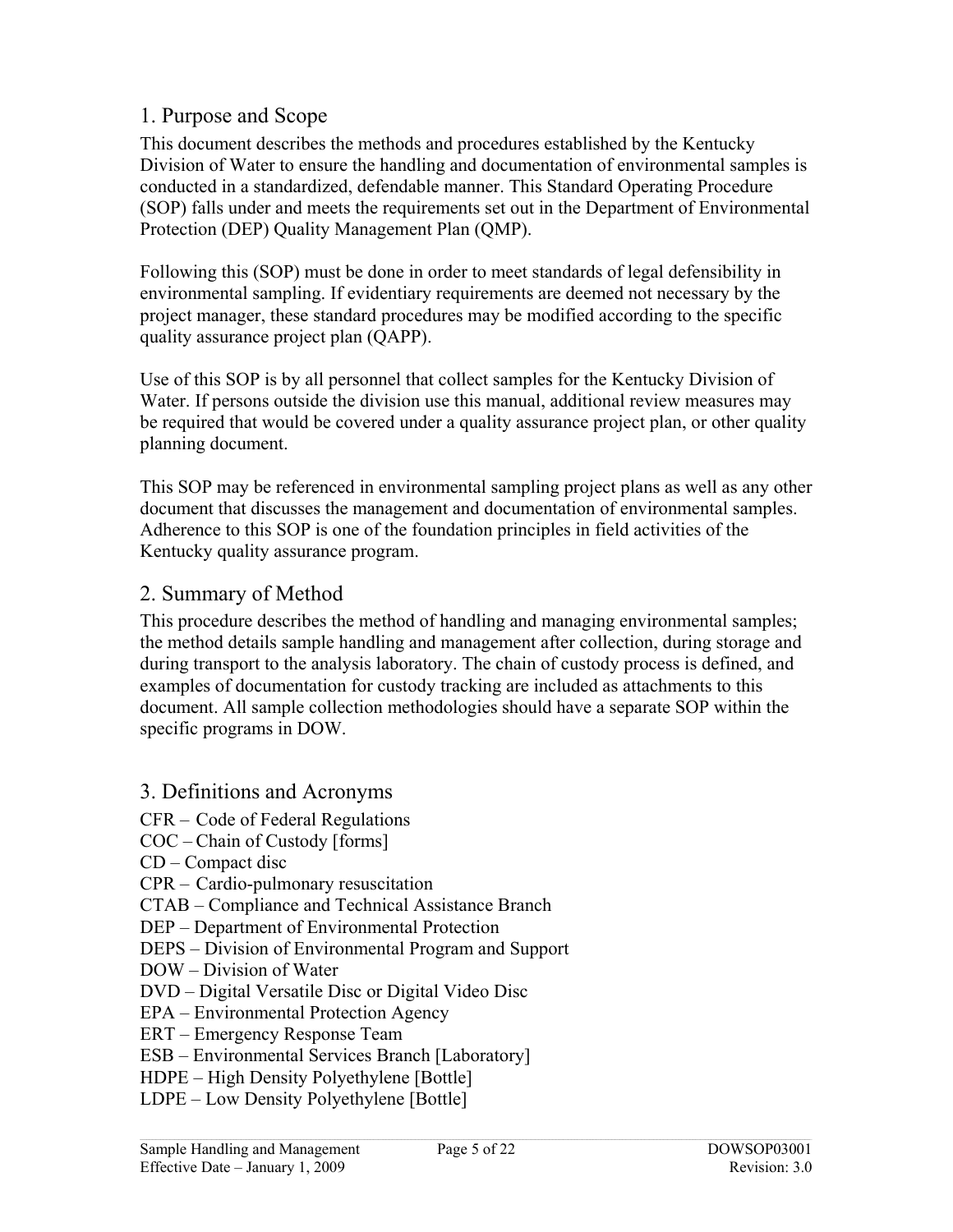<span id="page-5-0"></span>NPS – Nonpoint Source [Program] QAPP – Quality Assurance Project Plan QMP – Quality Management Plan SOP – Standard Operating Procedures TMDL – Total Maximum Daily Load VOC – Volatile Organic Compound WMB – Watershed Management Branch WQB – Water Quality Branch

Possessor – Any individual that currently possesses or may posses a sample.

Sample Custodian – Any individual designated to whom samples are entrusted until proper Chain-of-Custody transfer protocols are enacted. Custodian also responsible for security and appropriate sample transfer conditions.

Sampler – Any trained individual that collects and handles environmental samples, using established procedures.

Equipment and Supply Manager – Any individual that orders, tracks and manages supplies before the sample collection occurs.

## 4. Health and Safety

All samples handled under this SOP should be non-hazardous and fall under the category of general environmental samples.

If a material is suspected of being contaminated, it may be necessary to treat it as 'hazardous material' as defined in 49 CFR, Part 105, Subpart A, and discussed in 49 CFR Part 171.1. Samples containing levels of contamination suspected of the potential to cause adverse health effects to humans, or harm to the environment should be shipped as Environmental Hazardous, Class 9, or by the correct shipping name of the contaminant (if known). Trained hazardous materials responders should be consulted for the appropriate shipping and handling of hazardous materials, and/or refer to Barbalace (2009). Any shipping or handling of known or suspected hazardous materials should be coordinated through the division safety officer (Karen Edwards, karen.edwards@ky.gov phone 502-564-3410).

All sample bottles should remain sealed. Glass containers should be handled with extreme care; drying hands and bottles before handling may minimize the slippage and breakage potential.

Samplers should undergo basic first aid and cardiopulmonary resuscitation (CPR) training before performing field tasks. For scheduled sampling events, sample plans and QAPPs should identify support health care facilities in the vicinity of the project for emergency situations. Unplanned sampling events are addressed using the protocols established in the emergency response team (ERT) and/or compliance and technical assistance branch. (CTAB) of the Division of Water (DOW).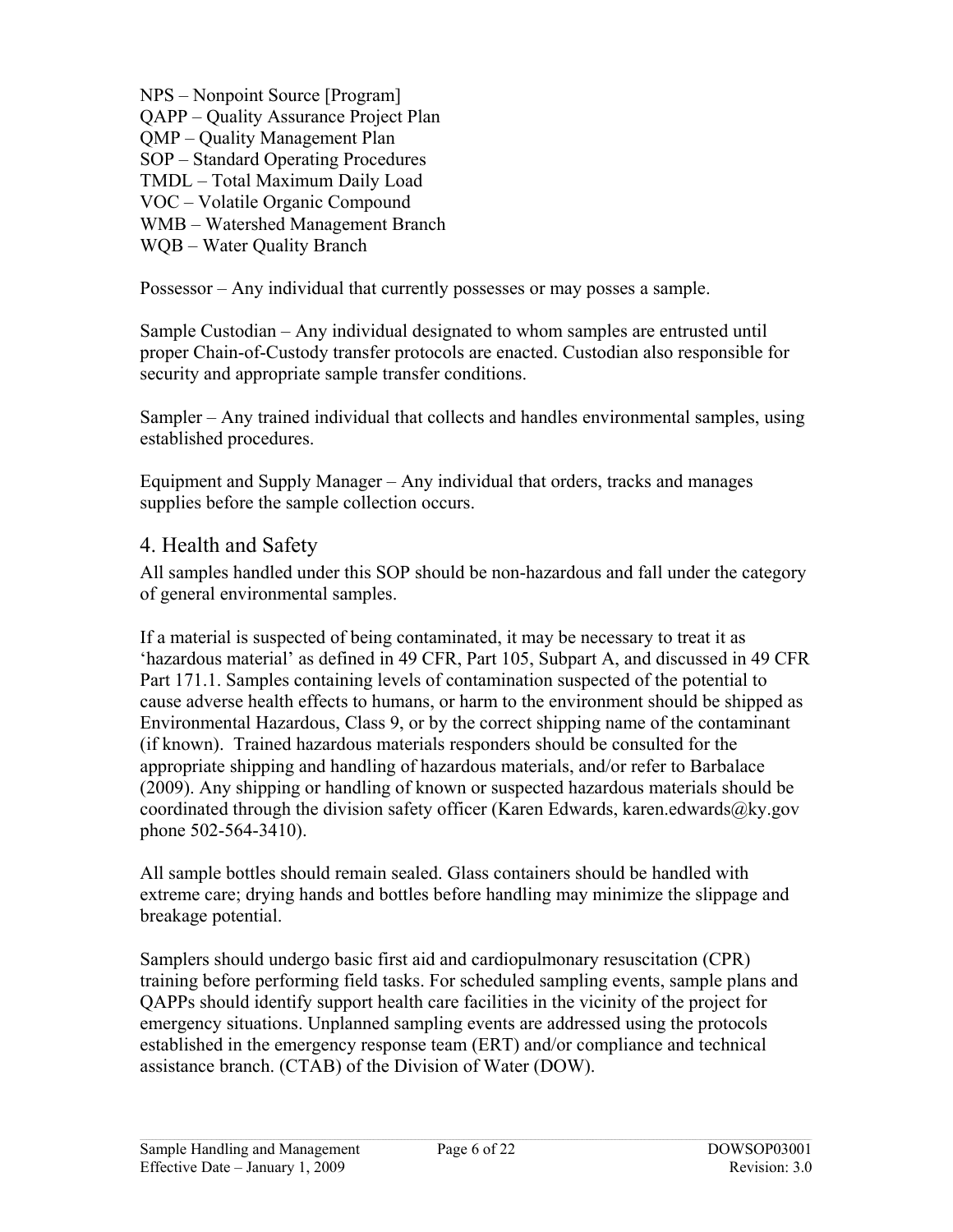## <span id="page-6-0"></span>5. Cautions and Interferences

Sample handling can be a source of contamination within a sampling program. Sample bottles can be handled improperly, environmental conditions may introduce source contamination or transport conditions may breach sample integrity. All sample containers should be handled a minimum amount of time it takes to collect a representative sample of the appropriate media – surface water, groundwater, biological, sediment, soil. To minimize contamination during the handling phase of environmental sampling, the following precautions must be taken:

- Wear new, clean, non-talc, latex (or equivalent) gloves when handling samples and sampling equipment.
- Decontaminate equipment between sites.
- Use individual bagging of sample bottles per analyte, per site.
- Use bags to transport all bottles within coolers (or other transport containers).
- Never allow sample bottles to come into contact with the exposed ground use a tarp or equivalent plastic cover.

The following should be general practice when handling samples:

- Use labels to record site and sample information on the bottles. Use of direct inscription onto bottles may introduce contaminants through inks or dyes. Direct writing on bottles may be done in the office or field if volatile organics are not being sampled, or if VOC bottles are not present in the work area.
- All sampling containers should be free of dust and dirt, and capped whenever not in use. Pre-cleaned bottles, or bottles certified as EPA Type I or Type II may be used for certain analysis or programs requiring stringent levels of cleanliness.
- All caps should be firmly applied.
- All transport containers (e.g., coolers) should be clean and sturdy, and free of defect or obvious degradation.
- Hands should be reasonably free of dirt and debris that may cause interferences – a 'clean hands dirty hands' procedure can be implemented to minimize contamination. See Section 8.3 for details on the 'clean hands dirty hands' method (EPA 1996).

## 6. Personnel Qualifications and Responsibilities

All personnel should be trained in sample collection methodology and sample handling procedures, using this SOP and all relevant program guidance. Additional sampling method SOPs and individual project QAPPs may include minimum specifications for personnel training and/or experience (KDOW 2009a). When in the field, all new samplers will be accompanied by an experienced sampler, and checks and audits performed until competency is achieved by all project samplers. Training records should be completed and kept in the project and/or personnel files.

All persons signing for responsibility of samples using the Chain of Custody (COC) must meet the minimum requirements for training and for project objectives, and be certain that samples remained under their direct control or supervision.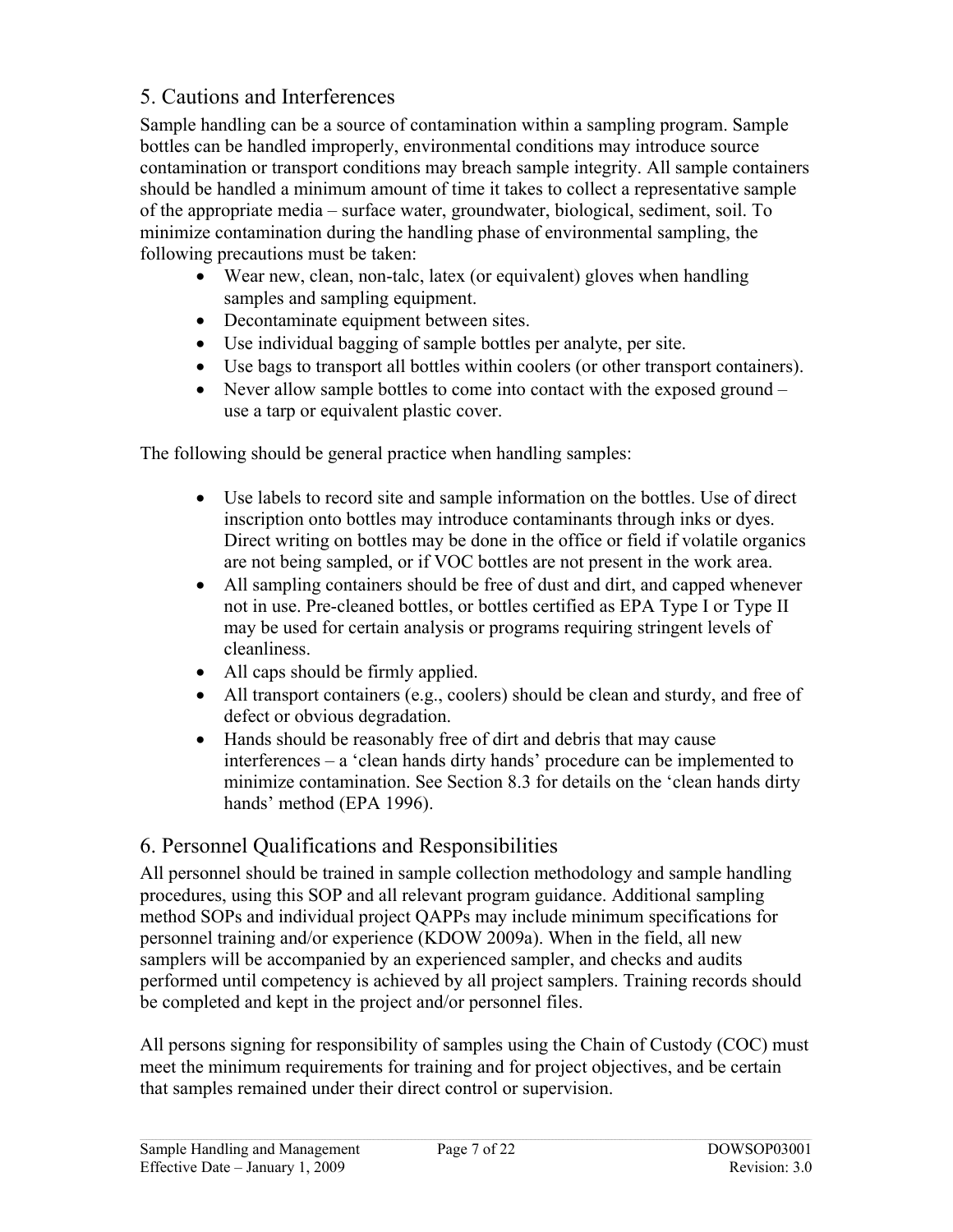## <span id="page-7-0"></span>7. Equipment

All equipment and supplies will be managed by the equipment and supply manager(s) for each environmental collection project. All specific equipment and supplies for specific projects will be outlined and described in the project QAPP, and in applicable SOPs.

Attachment A is a table prepared by the Environmental Services Branch (ESB) Laboratory of the Division of Environmental Program Support, of the Commonwealth of Kentucky that outlines sample container requirements and preservation methods. Outside laboratories utilized by Division of Water sampling projects will submit their own versions of Attachment A for sample handling and management.

Sample handling equipment includes sample documentation items and transportation vessels.. Table 7-1 is a list of items used in environmental sampling to handle and document samples.

| <b>Item – Sample Transport</b>     | <b>Item - Sample Documentation</b>   |
|------------------------------------|--------------------------------------|
| Coolers or shipping vessels        | Sample Labels                        |
| Ice/Ice packs                      | Permanent black or blue pens/markers |
| Plastic Bags - 1 gallon, 20 gallon | COCs                                 |
| Bubble wrap or equivalent packing  | COC seals                            |
| materials                          |                                      |
| <b>Shipping Labels</b>             | Camera                               |
|                                    | Clear Tape                           |

## Table 7-1 Sample Handling Items/Checklist

## 8. General Handling Procedure

## **8.1 Sample Labeling**

Whenever possible during field preparation while in the office, sample bottles should be labeled to prevent information omission. Bottles can be labeled in the field, as long as QAPP requirements for labeling are followed.

All bottles should have the following information recorded either on a sample tag or label affixed to the container, or written directly on the bottle, jar, or lid:

- Sample Identification, or Unique Identifier (location, unique site ID number)
- Date of Collection (formatted 01/01/09)
- Time of Collection (formatted in military time)
- County of Collection (full name or clear abbreviation)
- Sample Collectors (first initial and last initial full names to be used in project documentation)
- Type of Analysis Requested, and Specific method, if required (E. coli -SM 1603, Nutrients-Total Phosphorus, etc.)
- Type of Sample (grab, composite, pore)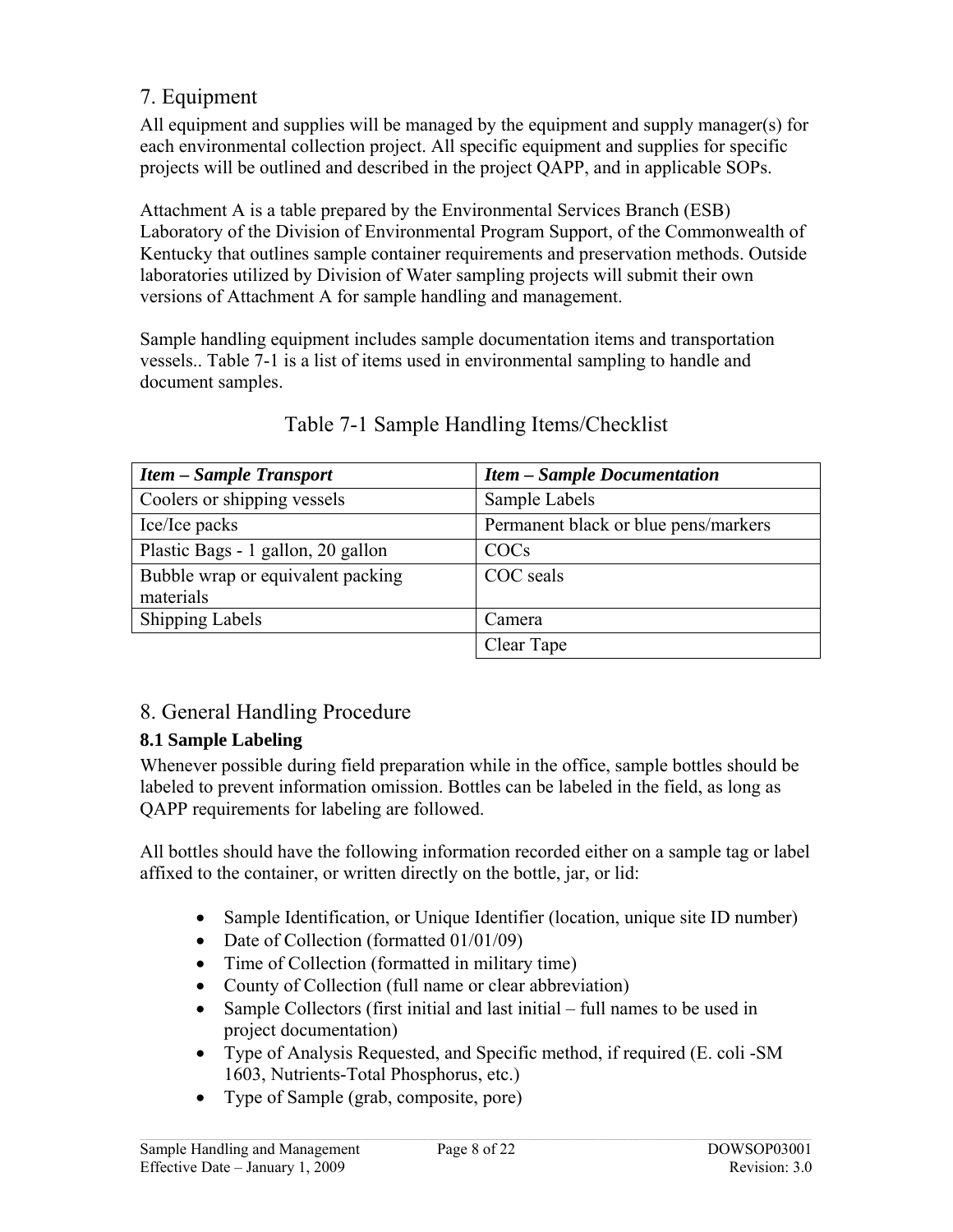- <span id="page-8-0"></span>• Media (wastewater, surface water, drinking water, sediment, biologicalmacroinvertebrates, fish tissue, etc.)
- Preservative (ice, acidification, etc.)

Depending on the laboratory requirements, additional information may be necessary such as:

- Site Description Information
- Project Number
- Funding/Program Codes

Each project QAPP will outline specific requirements for labeling sample containers.

Information on sample labels or bottles shall be written in waterproof, black or blue, nonerasable ink.

## **8.2 Sample Documentation**

During collection, sample information should be recorded in bound logbooks and/or on field data sheets. The original information is recorded, then transcribed onto the COC. Although not currently used by DOW, laptop notebooks or electronic media may be utilized in the future. Standards for recording data in electronic medias will be outlined in the QAPP, or in a revised SOP.

Any descriptive information relevant to the sample collection should be documented. Sample information will include all materials collected at a site, such as in-situ field measurements, grab or composite samples, narrative site information, and photos or video documentation of the sample site or environmental conditions. Additional measures may be required for more stringent documentation during environmental spills and recovery processes and should be outlined in the monitoring plan or QAPP for those activities.

Sample documentation can include photographs of site conditions or the context of the sample. All photographs must be logged on data sheets or in the logbook. After returning to the office, all photos should immediately be transferred to electronic media such as a compact disc (CD) or digital video disc (DVD) to retain the original format and content. A photo log must be created in a document format to assign relevant information to each photo. Downloaded photos may then be stored in project-specific electronic files. The site name or number and date should be recorded on all electronic copies of photos or video.

Corrections made to written information must not be obliterated. Use a single line to cross out erroneous information, and initial and date as the individual making the correction. If transcription to a secondary record is necessary due to illegibility of the original (due to unforeseen circumstances such as weather conditions), the original record must be retained and attached to the legible copy.

## **8.3 Sample Handling**

To maximize sample integrity, once the sample has been collected and preserved, field samplers place the sample container in an individual bag to prevent contamination from cooler or ice. The bag is then placed in a cooler (or stored in other sturdy container)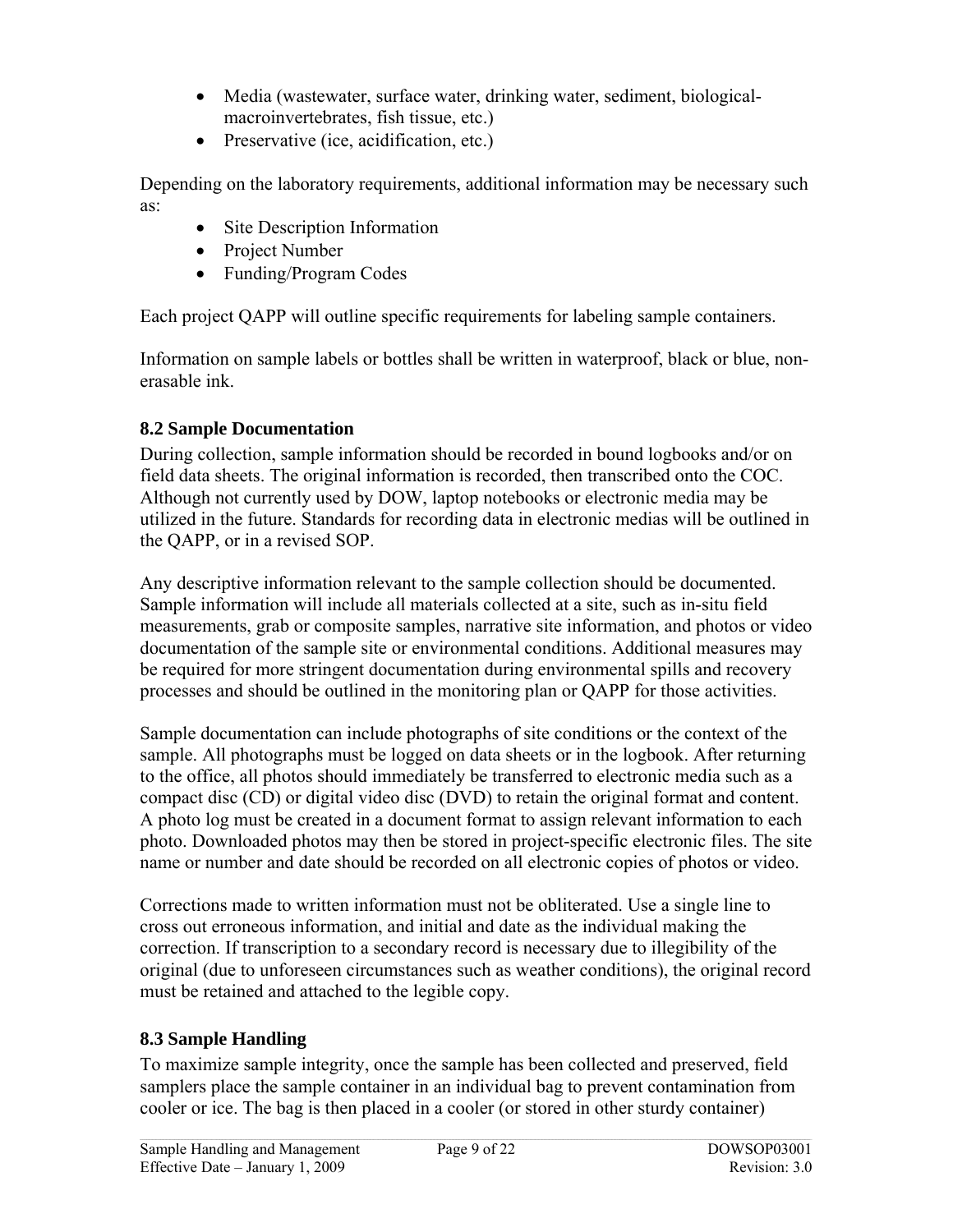surrounded by wet ice (or whatever condition is outlined by analytical method or laboratory requirements for sample handling).

Any quality control samples necessary for the project are also handled in the same manner as 'regular' environmental samples. Trip blanks are often required by data quality objectives for certain types of sampling (VOCs or low-level trace contaminants). Temperature blanks are often required by EPA programs. All QC samples should be thoroughly discussed and justified in the QAPP.

After all samples are stored in proper materials, coolers are then delivered to the analytical laboratory within the necessary holding times.

If samples are to be shipped to the lab, follow the procedure outlined below (items  $1 - 5$ ) are applicable to all delivery methods):

- 1. Ensure all caps are secured on sample containers.
- 2. Check that all containers are labeled correctly, and the label is affixed with clear tape. If writing directly on bottle, use clear tape to prevent smearing of ink.
- 3. Seal each sample bottle in a plastic bag use 'self-sealing' (Glad  $\otimes$  brand or equivalent), or tape or tie bag opening.
- 4. Fill a bottom layer of cooler with wet ice; place bagged sample bottles on ice, surround bottles with wet ice. Sample containers should not touch sides of coolers. Fill cooler to top with wet ice.
- 5. If QA samples were taken, ensure all samples are included in the cooler.
- 6. Include a temperature blank in all coolers.
- 7. Record date and time on COC using permanent black or blue ink; the last person in custody of the samples should sign and date their name on a 'relinquished by' blank line. When received, the lab will sign and date on a 'received by' blank space.
- 8. Before shipping, copy the COC after signing and dating, and file in project file.
- 9. Place original COC in clear plastic bag, and attach to the inside lid of one of the coolers to be shipped.
- 10. Using COC sealing tape, or a heavy grade mailer tape (such as Scotch <sup>®</sup> Brand "898" 3M or equivalent), tape around the entire cooler, covering the cooler opening. The tape should begin and end on the top or bottom of the cooler, not at the junction of the lid.
- 11. Sign, not print, your name in permanent black or blue marker across the junction of the lid and main body of the cooler, on the tape - or affix and sign using custody seals.
- 12. For security during shipping, tape over and around the cooler hinges, surrounding entire cooler.
- 13. Label coolers 'This End Up', arrow pointing towards the cooler lid.
- 14. Drain all water out of coolers immediately before shipping. Ensure the cooler spouts or 'plugs' are sealed or completely closed.
- 15. Depending on sample holding time, shipping overnight, and/or express may be required.
- 16. It is recommended to ship all coolers certified, to ensure samples are received within required holding time periods.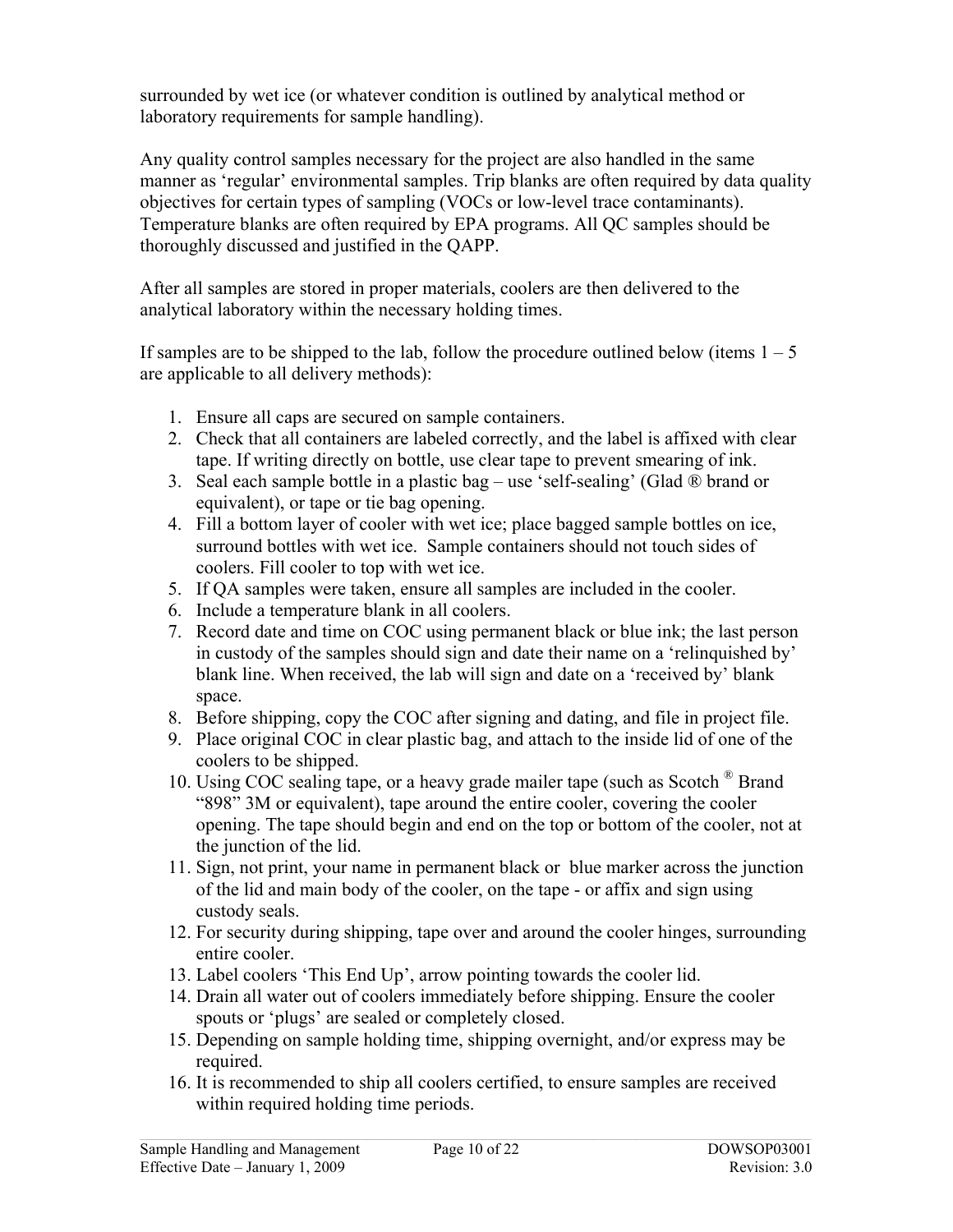<span id="page-10-0"></span>17. Notify the lab by email, telephone, etc. that the COCs are inside one of the taped coolers.

Samples are delivered by individuals or through the mail to the laboratory performing the analysis. Once samples are received at the lab, sample custodians sign the COC as received. Sample condition, temperature and pH are logged; any breakage or leakage is reported immediately to the project manager and/or to the field samplers. Laboratory receipt and custody procedures are outlined in the *Standard Operating Procedure for Sample Receiving and Custody* (DEPS 2004).

After receipt procedures are completed, samples are transferred within the lab for the analysis phase. Once analysis is competed by the lab, either a portion of each sample is retained for re-analysis as required by specific methods, or entire sample is disposed of in appropriate manner. Final lab reports should dictate final disposition of the sample.

#### 'Clean Hands Dirty Hands' Procedure

This method follows the outline of EPA number 1669, 'Sampling Ambient Water for Trace Metals at EPA Water Quality Criteria Levels' (1996). This method is commonly used for low-level trace analytes such as mercury, but the method can be employed for any operation that wishes to minimize contamination.

When a sampling team consists of two or more persons, each has specific steps for the collection and handling of samples. One member of the team is designated 'clean hands' and handles the sample bottle, from collection method to the bottling of the sample. 'Dirty hands' handles the coolers, prepares the sampling device, operates any machinery or equipment, and any other steps that do not involve the sample media itself.

## 9. Chain-of-Custody Procedures

#### **9.1 Introduction**

Chain-of-custody forms are used to maintain a documented history of all sample activity and possession by individuals. The COC is a legal document. An accurate record must be developed and followed for each sample or set of samples to assure samples or other project elements are traceable from beginning of sampling to completion of analysis. Each sample ID, distinct sample location or sample type will be itemized on a separate line of a COC, or on a separate sheet of a COC. Refer to attachments B–F for examples of COCs.

#### **9.2 Custody Procedure**

A COC must be used for every sample collected by each branch of the Division of Water.

Samples or other sample elements are in custody by the following definitions (EPA 2007):

- If sample is in actual physical possession of an individual(s).
- If samples are in view of individuals after being in possession.
- Samples were in possession of an individual, and then samples were secured to prevent tampering.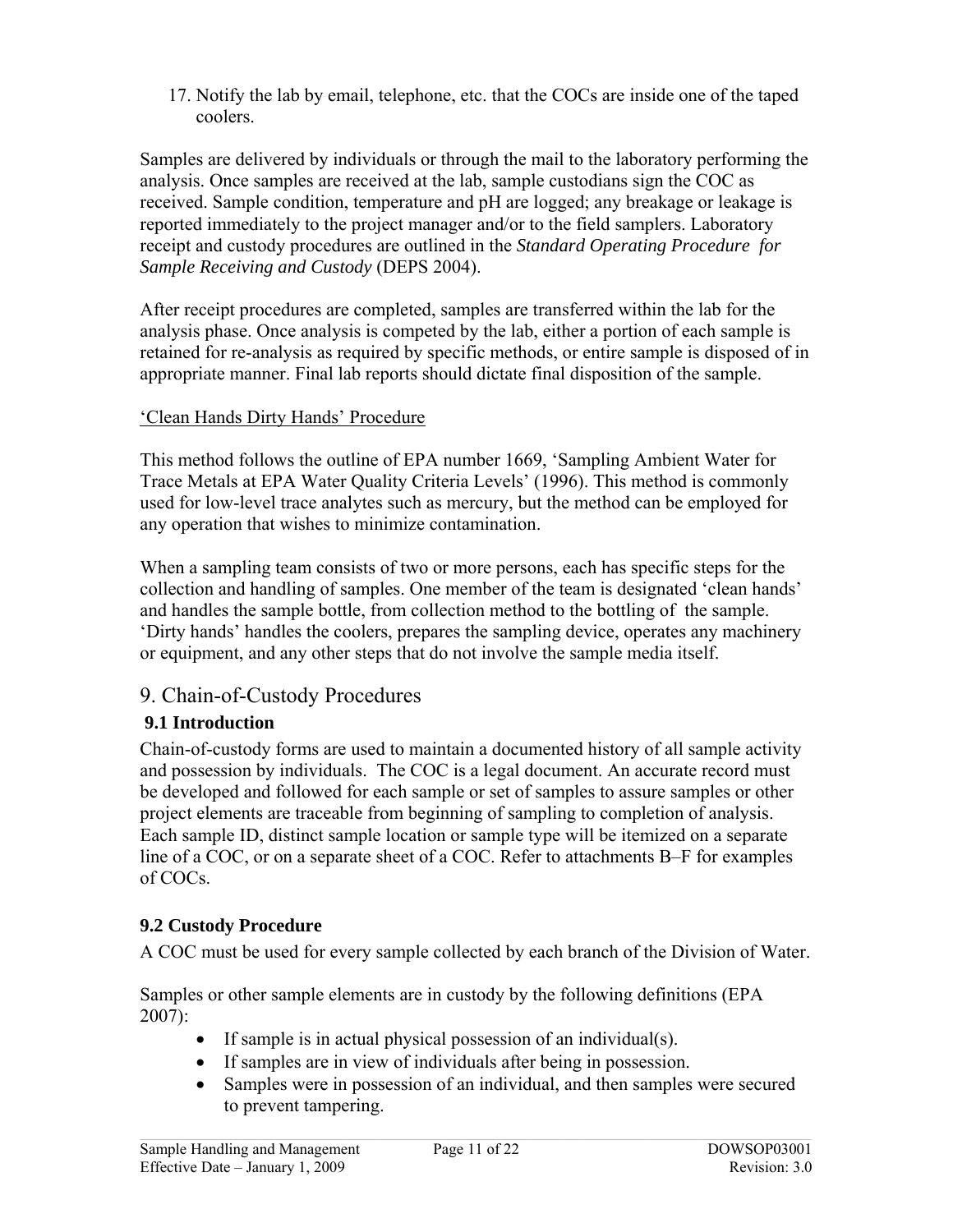• Samples are placed in a secure area.

<span id="page-11-0"></span>The following processes are used to maintain an appropriate, acceptable chain-ofcustody:

**Sample identification** – a label, tag, or information written directly on sample container identifying the contents and the person(s) collecting the sample.

**Sample seals** – all samples have the potential to be used in legal proceedings. Individual sample seals may be used for each individual sample (except when sampling VOCs, then individual seals should never be used), or custody seals may be used for each storage and transport container (e.g., coolers). Individual QAPPs must outline specific procedures for sample management.

**Sample Collector** – person(s) responsible for collecting the sample in the field or the facility.

**Sample Custodians** – designated person in laboratory that receives the samples from the field collector.

**Chain-of-Custody Record** – a specific form or process designated as the legal record of custody/possession, from time of sample collection to time and disposition after analysis. The Division of Water operates under several different formats of COC records, but all have the same, basic necessary requirements, as outlined below – several example COCs are included as Attachments B-E.

- Sample ID
- Date and Time of Sample Collection
- Site description/location descriptor (e.g., county, etc.)
- Purpose of Sample (e.g., compliance, complaint, general monitoring, etc.)
- Program Code
- Media of sample
- Collection Type (e.g., grab, composite, automated, etc.)
- Analysis Requested
- Number of Containers
- Preservation
- Batch/Lot Number of Preservative
- Signature Blocks sample custody identification and signature blocks, date and time blocks for relinquishment of samples.

A COC will be maintained for every sample until sample is shipped or delivered. When shipping samples, COCs are properly filled out and included with each shipment.

#### **9.3 Chain-of-Custody Documentation**

COCs will be filled out in permanent, black or blue waterproof ink. Mistakes are to be crossed out with a single line, initialed and dated. The proper information will be filled in above or below the crossed-out line.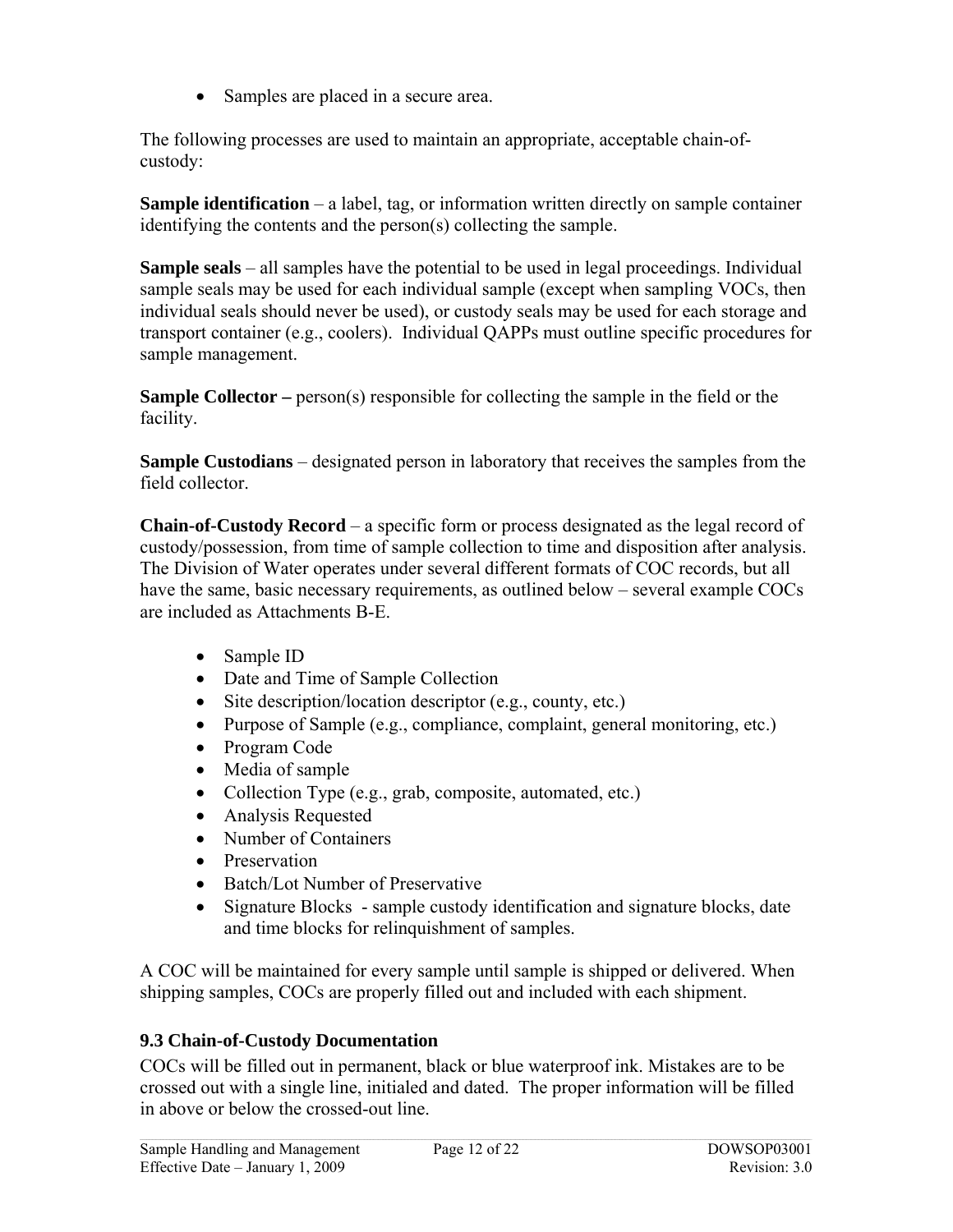<span id="page-12-0"></span>COCs must be signed at the moment of custody change, with the date and time of transfer. Signatures must be legible, with printed names and contact information supplied for future correspondence.

All original , or official copies of COCs for each completed project will be maintained in individual project files, and retained according to the DEP State Agency Records Retention Schedule (2006).

Copies of signed and dated COCs must be obtained from the laboratory when samples are delivered, or a multiple-page form may be used as a COC, to ensure a proven route of exchange occurred prior to analysis reporting, and as a record of sample receipt. Original COCs should be returned from the analysis laboratory at a determined time during the project.

A separate COC must be utilized for every laboratory directly involved in the project.

## 10. Troubleshooting

Following this SOP will ensure proper chain-of-custody for project samples. All deviations to this SOP will be outlined in detail in the QAPP; management or a legal representative for the Division will determine if custody has been compromised, and/or the data must be qualified.

If sample custody is compromised, documentation will be included regarding COC forms explaining the exact circumstances. Samples will not be considered in compliance with this SOP if custody procedures are broken. Management or legal representative of the Division will determine the outcome of samples under a broken custody procedures.

## 11. Quality Assurance

During the project period, audit procedures will determine a percentage of records to verify as accurate; this record set will include COCs and the verification of sample handling. The percentage determined will depend on project objectives and will be outlined in the QAPP.

## 12. References

Barbalace, Kenneth USDOT Hazardous Materials Table 49CFR 172.101 - Class 9 Miscellaneous. EnvironmentalChemistry.com. 1995 - 2009. Accessed on-line: 6/2/2009 http://EnvironmentalChemistry.com/yogi/hazmat/placards/class9-chemicals.html

Code of Federal Regulations. (CFR), Title 49 Pt. 171.1. Applicability of Hazardous Materials Regulations (HMR) to Persons and Functions.

U.S. Environmental Protection Agency. 1996. Method 1669 Sampling Ambient Water for Trace Metals at EPA Water Quality Criteria Levels. Office of Water. Engineering and Analysis Division. Washington, D.C.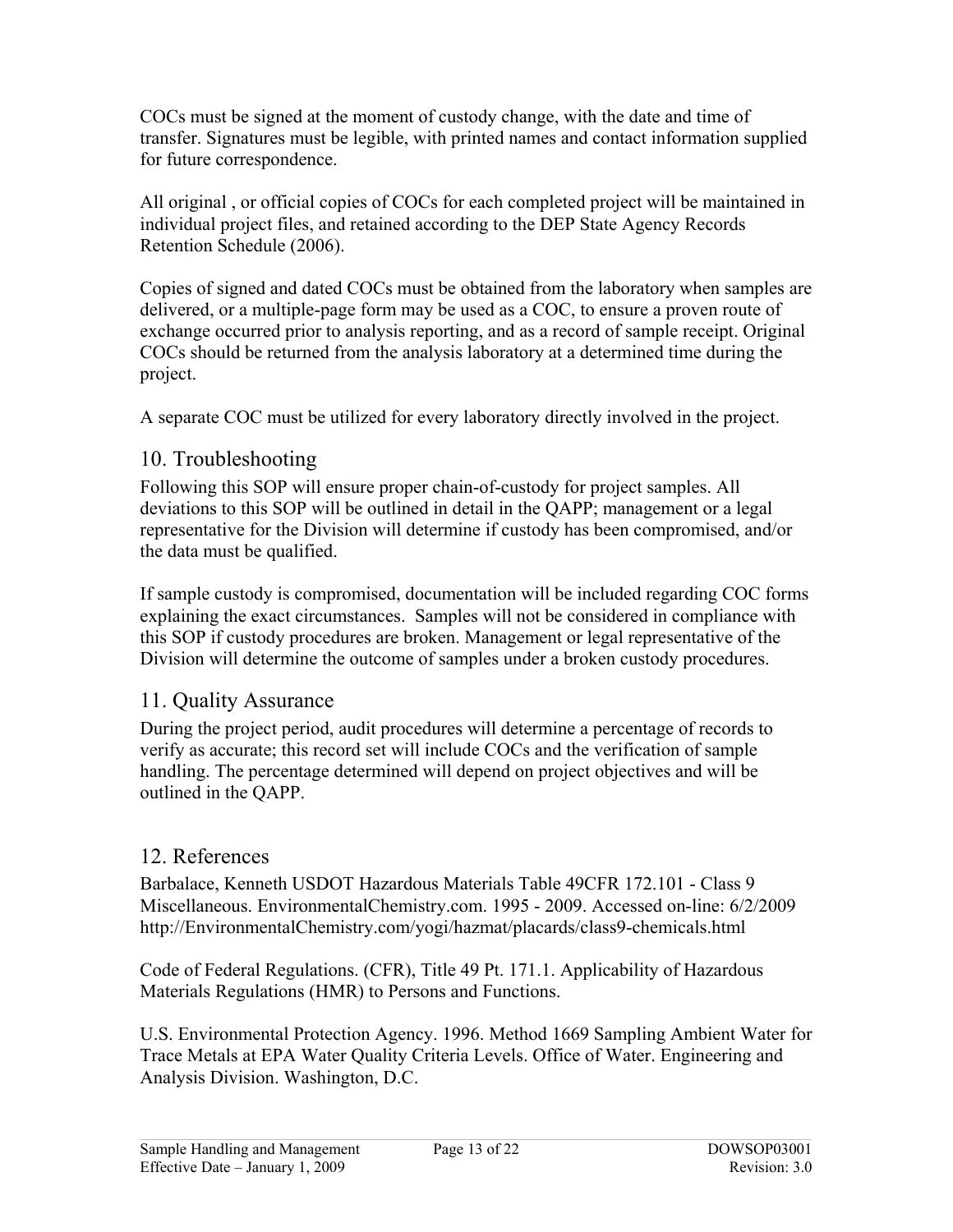U.S. Environmental Protection Agency. 2007. Operating Procedure - Sample and Evidence Management. Science and Ecosystem Support Division. Athens, GA. 15 pp.

Kentucky Department for Libraries and Archives. 2006. State Agency Records Retention Schedule. State Archives and Records Commission Public Records Division. Frankfort, Kentucky.

Kentucky Division of Environmental Program Support. 2004. Standard Operating Procedure for Sample Receiving and Custody. Department for Environmental Protection. Frankfort, Kentucky.

Kentucky Division of Water. 2009a. Sampling Surface Water Quality in Lotic Systems. Department for Environmental Protection. Frankfort, Kentucky.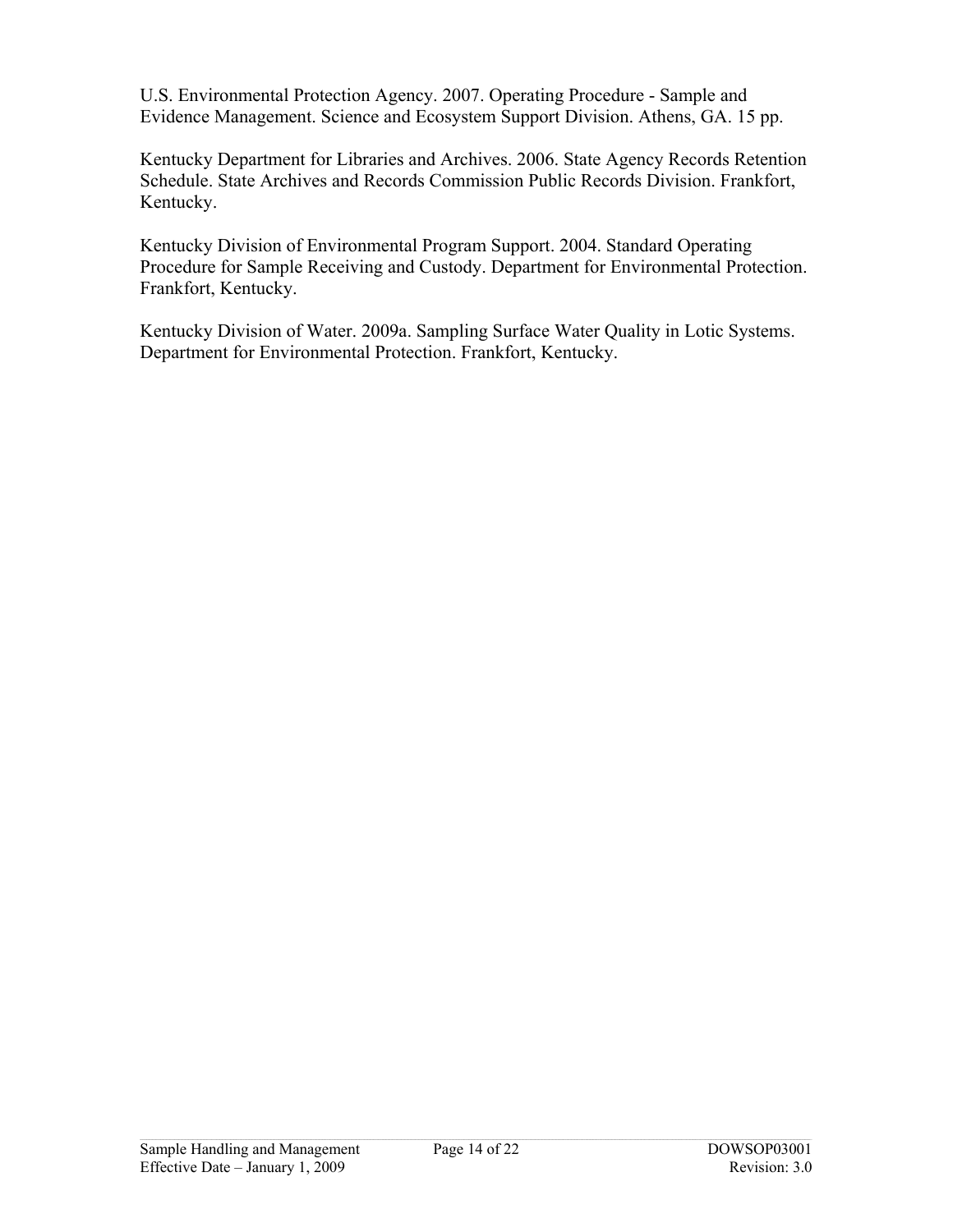## **ATTACHMENT A – Environmental Services Lab Sample Requirements**  MATRIX: WATER

| <b>Parameter</b>                               | <b>Minimum</b><br><b>Volume</b> | <b>Container</b>    | <b>Preservative</b>                         | <b>Holding Times</b>                   |
|------------------------------------------------|---------------------------------|---------------------|---------------------------------------------|----------------------------------------|
|                                                | <b>Required</b>                 |                     |                                             |                                        |
| <b>Acidity</b>                                 | 100 ml                          | plastic or<br>glass | ice                                         | 14 days                                |
| <b>Acid/Base/Neutral (see</b><br>Note 1)       | 1000 ml                         | glass only          | ice                                         | 7 day extraction/40 day<br>analysis    |
| Alkalinity                                     | 100 ml                          | plastic or<br>glass | ice                                         | 14 days                                |
| <b>Ammonia</b>                                 | 100 ml                          | plastic or<br>glass | $H2SO4$ , ice                               | 28 days                                |
| <b>BOD-Do not collect on</b><br>Monday/Tuesday | 500 ml                          | plastic or<br>glass | ice                                         | 48 hours                               |
| <b>Bromide</b>                                 | 100 ml                          | plastic or<br>glass | ice                                         | 28 days                                |
| Caffeine                                       | 1000 ml                         | glass only          | none                                        | 7 days extraction/28 days<br>analysis  |
| <b>Carbamates (see Note 1)</b>                 | 125 ml                          | glass only          | ice; chloro-acetic<br>acid                  | 28 days                                |
| Chloride                                       | 100 ml                          | plastic or<br>glass | ice                                         | 28 days                                |
| Color                                          | 100 ml                          | plastic or<br>glass | ice                                         | 48 hours                               |
| Conductivity                                   | 100 ml                          | plastic or<br>glass | ice                                         | 28 days                                |
| Cyanide (Amenable) (see<br>Note 2)             | 2000 ml                         | plastic or<br>glass | NaOH, ice                                   | 14 days                                |
| Cyanide (Total)                                | 2000 ml                         | plastic or<br>glass | NaOH, ice                                   | 14 days                                |
| Diquat/Paraquat (see<br>Note 2)                | 500 ml                          | amber plastic       | ice                                         | 7 days extraction/14 days<br>analysis  |
| EDB & DBCP (see Note 4)                        | 40 ml                           | 3 VOA vials         | 3 mg sodium<br>thiosulfate per vial,<br>ice | 14 days                                |
| <b>Flashpoint</b>                              | 500 ml                          | glass only          | none                                        | none defined                           |
| <b>Fluoride</b>                                | 100 ml                          | plastic or<br>glass | ice                                         | 28 days                                |
| Glyphosate (see Note 1)                        | 1000 ml                         | glass only          | ice                                         | if frozen, 18 months<br>analysis       |
| <b>Hardness</b>                                | 100 ml                          | plastic or<br>glass | $HNO3$ , ice                                | 28 days                                |
| <b>Haloacetic Acid (see Note</b><br>6)         | 80 ml                           | 4 VOA vials         | Ammonium<br>chloride, ice                   | 14 days extraction/14 days<br>analysis |
| Herbicides,<br>chlorophenoxy (see Note<br>1)   | 1000 ml                         | glass only          | ice                                         | 7 days extraction/40 days<br>analysis  |
| <b>Hex-Chromium</b><br>(see Note               | 1000 ml                         | plastic or          | ice                                         | 24 hours                               |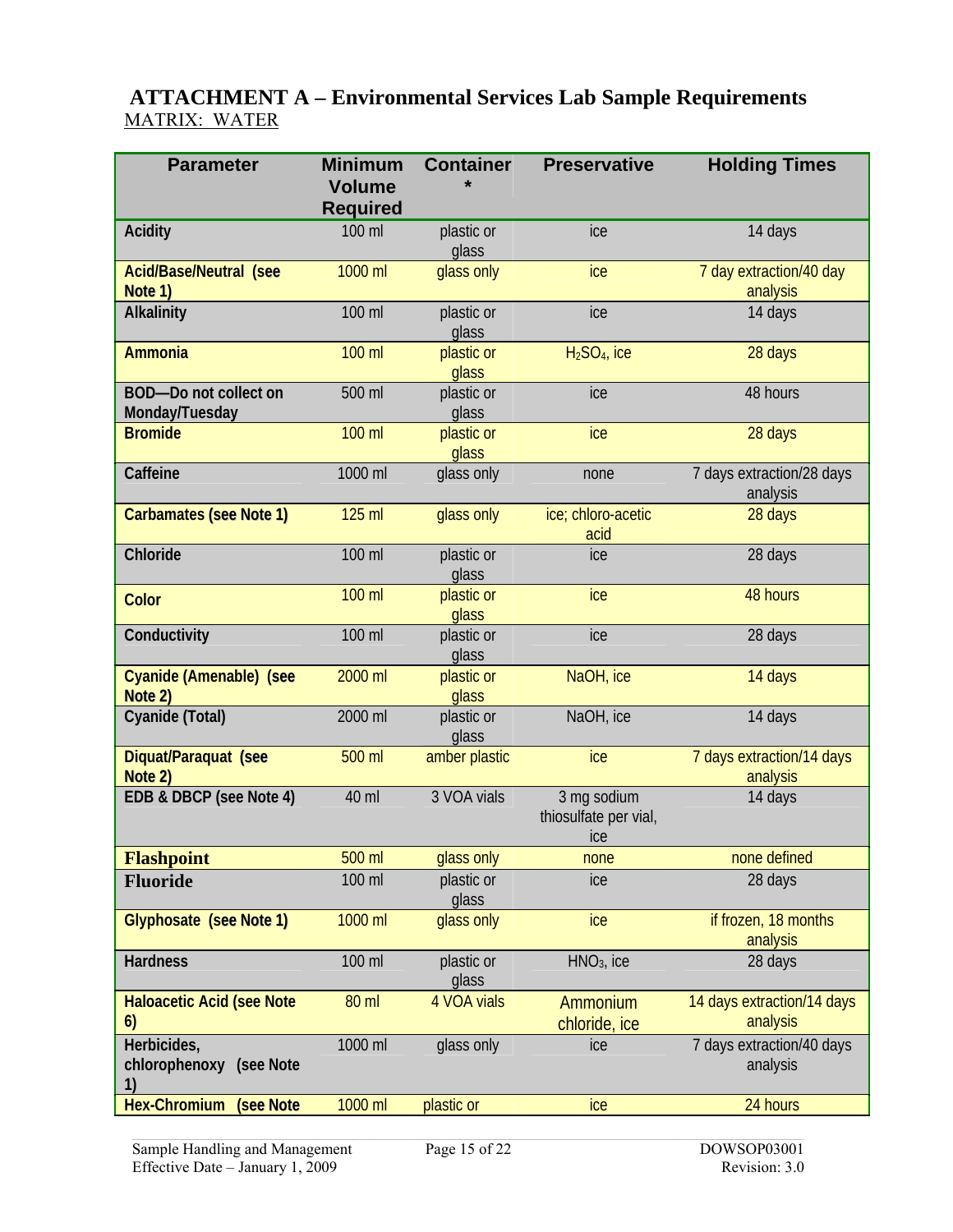| <b>Parameter</b>                                | <b>Minimum</b><br><b>Volume</b><br><b>Required</b> | <b>Container</b>      | <b>Preservative</b>   | <b>Holding Times</b>                  |
|-------------------------------------------------|----------------------------------------------------|-----------------------|-----------------------|---------------------------------------|
| 3)                                              |                                                    | glass                 |                       |                                       |
| Ignitability                                    | 4 oz                                               | glass only            | none                  | none defined                          |
| <b>MBAS</b> (see Note 3)                        | 250 ml                                             | plastic or<br>glass   | ice                   | 48 hours                              |
| Low-level Mercury                               | 250 ml                                             | glass only            | <b>HCI</b>            | 28 days                               |
| <b>Mercury</b>                                  | 500 ml                                             | plastic or<br>glass   | HNO <sub>3</sub>      | 28 days                               |
| <b>Metals</b>                                   | 500 ml                                             | plastic or<br>glass   | HNO <sub>3</sub>      | 6 months                              |
| <b>Metals, Dissolved</b>                        | 500 ml                                             | plastic or<br>glass   | HNO <sub>3</sub>      | 6 months                              |
| <b>Nitrate</b>                                  | 100 ml                                             | plastic or<br>glass   | ice                   | 48 hours                              |
| <b>Nitrate-Nitrite</b>                          | 100 ml                                             | plastic or<br>glass   | $H2SO4$ , ice         | 28 days                               |
| <b>Nitrite</b>                                  | 100 ml                                             | plastic or<br>glass   | ice                   | 48 hours                              |
| Nitrogen/Phosphorus<br>Pesticides (see Note 1)  | 1000 ml                                            | glass only            | ice                   | 7 days extraction/40 days<br>analysis |
| <b>Oil and Grease</b>                           | 1000 ml                                            | glass only            | $H2SO4$ , ice         | 28 days                               |
| Ortho-phosphate                                 | 50 ml, filter<br>on site                           | plastic only          | ice                   | 48 hours                              |
| PCBs (see Note 1)                               | 1000 ml                                            | glass only            | ice                   | 7 days extraction/40 days<br>analysis |
| Pesticides/PCBs (see<br>Note 1)                 | 1000 ml                                            | glass only            | ice                   | 7 days extraction/40 days<br>analysis |
| pH                                              | 100 ml                                             | plastic or<br>glass   | ice                   | analyze immediately                   |
| <b>Residual Chlorine</b>                        | 100 ml                                             | plastic or<br>glass   | none                  | analyze immediately                   |
| <b>Sulfate</b>                                  | 100 ml                                             | plastic or<br>glass   | ice                   | 28 days                               |
| <b>Sulfide</b>                                  | 100 ml                                             | call for<br>container | call for preservative | 7 days                                |
| <b>Sulfonyl Urea Herbicides</b><br>(see Note 1) | 1000 ml                                            | glass only            | ice                   | 7 days extraction/40 days<br>analysis |
| <b>Total Dissolved</b>                          | 50 ml, filter                                      | plastic or            | $H2SO4$ , ice         | 28 days                               |
| <b>Phosphorus</b>                               | on site                                            | glass                 |                       |                                       |
| <b>Total Dissolved Solids</b>                   | 100 ml                                             | plastic or<br>glass   | ice                   | 7 days                                |
| <b>Total Kjeldahl Nitrogen</b>                  | 100 ml                                             | plastic or<br>glass   | $H2SO4$ , ice         | 28 days                               |
| <b>Total Organic Carbon</b>                     | 50 ml                                              | plastic or            | $H2SO4$ , ice         | 28 days                               |
| (non-drinking water)                            |                                                    | glass                 |                       |                                       |
| <b>Total Organic Carbon</b><br>(drinking water) | 50 ml                                              | glass only            | $H2SO4$ , ice         | 28 days                               |
| <b>Total Phenols</b>                            | 500 ml                                             | glass only            | $H2SO4$ , ice         | 28 days                               |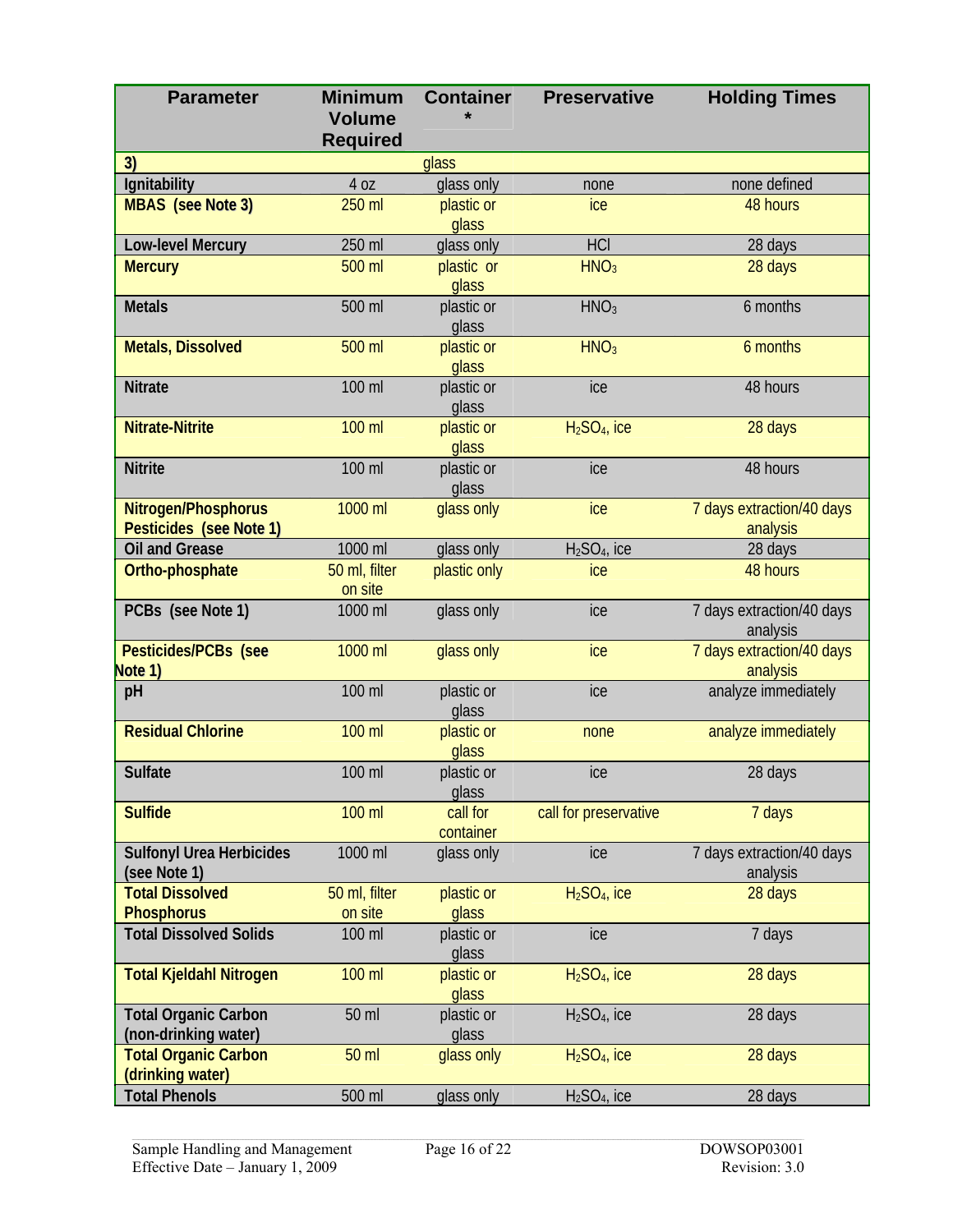| <b>Parameter</b>                                 | <b>Minimum</b><br><b>Volume</b><br><b>Required</b> | <b>Container</b><br>$\star$ | <b>Preservative</b> | <b>Holding Times</b> |
|--------------------------------------------------|----------------------------------------------------|-----------------------------|---------------------|----------------------|
| <b>Total Phosphorus</b>                          | 50 ml                                              | plastic or<br>glass         | $H2SO4$ , ice       | 28 days              |
| <b>Total Settleable Solids</b>                   | 1000 ml                                            | plastic or<br>glass         | ice                 | 48 hours             |
| <b>Total Solids</b>                              | 100 ml                                             | plastic or<br>glass         | ice                 | 7 days               |
| <b>Total Suspended Solids</b>                    | 100 ml                                             | plastic or<br>glass         | ice                 | 7 days               |
| <b>Total Volatile Solids</b>                     | 100 ml                                             | plastic or<br>glass         | ice                 | 7 days               |
| <b>Total Volatile Suspended</b><br><b>Solids</b> | 100 ml                                             | plastic or<br>glass         | ice                 | 7 days               |
| <b>Turbidity</b>                                 | 100 ml                                             | plastic or<br>glass         | ice                 | 48 hours             |
| Volatile Organics (see<br>Notes 4 & 5)           | 40 ml                                              | 3 VOA vials                 | ice, HCI            | 14 days              |

#### • **glass refers to amber glass bottles**

Note 1: Add 80 mg sodium thiosulfate if chlorinated. Note 2: Add 0.6 g ascorbic acid if chlorinated. Note 3: Contact laboratory prior to collection of this sample. Note 4: Field blank (only one) required. Note 5: Add 25 mg ascorbic acid if chlorinated per vial. Note 6: Add 65 mg ammonium chloride per vial

#### MATRIX: SEDIMENT, SOIL, OR CHEMICAL WASTE

| <b>Parameter</b>           | <b>Volume</b><br><b>Required</b> | <b>Container</b> | <b>Preservative</b> | <b>Holding Times</b>                     |
|----------------------------|----------------------------------|------------------|---------------------|------------------------------------------|
| <b>Metals</b>              | 100q                             | glass only       | ice                 | 6 months                                 |
| Pesticides/PCBs            | 100q                             | glass only       | ice                 | 14 days extraction/40 days analysis      |
| <b>TCLP Metals</b>         | 500q                             | glass only       | ice                 | 6 months extraction/6 months analysis    |
| <b>TCLP Semi-volatiles</b> | 250q                             | glass only       | ice                 | 14 & 7 days extractions/40 days analysis |
| <b>TCLP Volatiles</b>      | 250q                             | glass only       | ice                 | 14 days extraction/14 days analysis      |
| <b>Oil &amp; Grease</b>    | 100q                             | glass only       | ice                 | 28 days                                  |
| Flashpoint                 | 500 ml                           | glass only       | ice                 | none                                     |
| <b>Acid/Base/Neutral</b>   | 100q                             | glass only       | ice                 | 14 days extraction/40 days analysis      |
| <b>Volatile Organics</b>   | 100q                             | glass only       | ice                 | 14 days                                  |

#### MATRIX: FISH TISSUE

| <b>Parameter</b> | <b>Volume Req</b> | <b>Container</b> | <b>Preservative</b> | <b>Holding</b><br><b>Times</b> |
|------------------|-------------------|------------------|---------------------|--------------------------------|
| <b>Metals</b>    | 50 <sub>g</sub>   | glass            | frozen              | none defined                   |
| % Lipids         | 50q               | glass            | frozen              | none defined                   |
| Pesticides/PCBs  | 50q               | glass            | frozen              | none defined                   |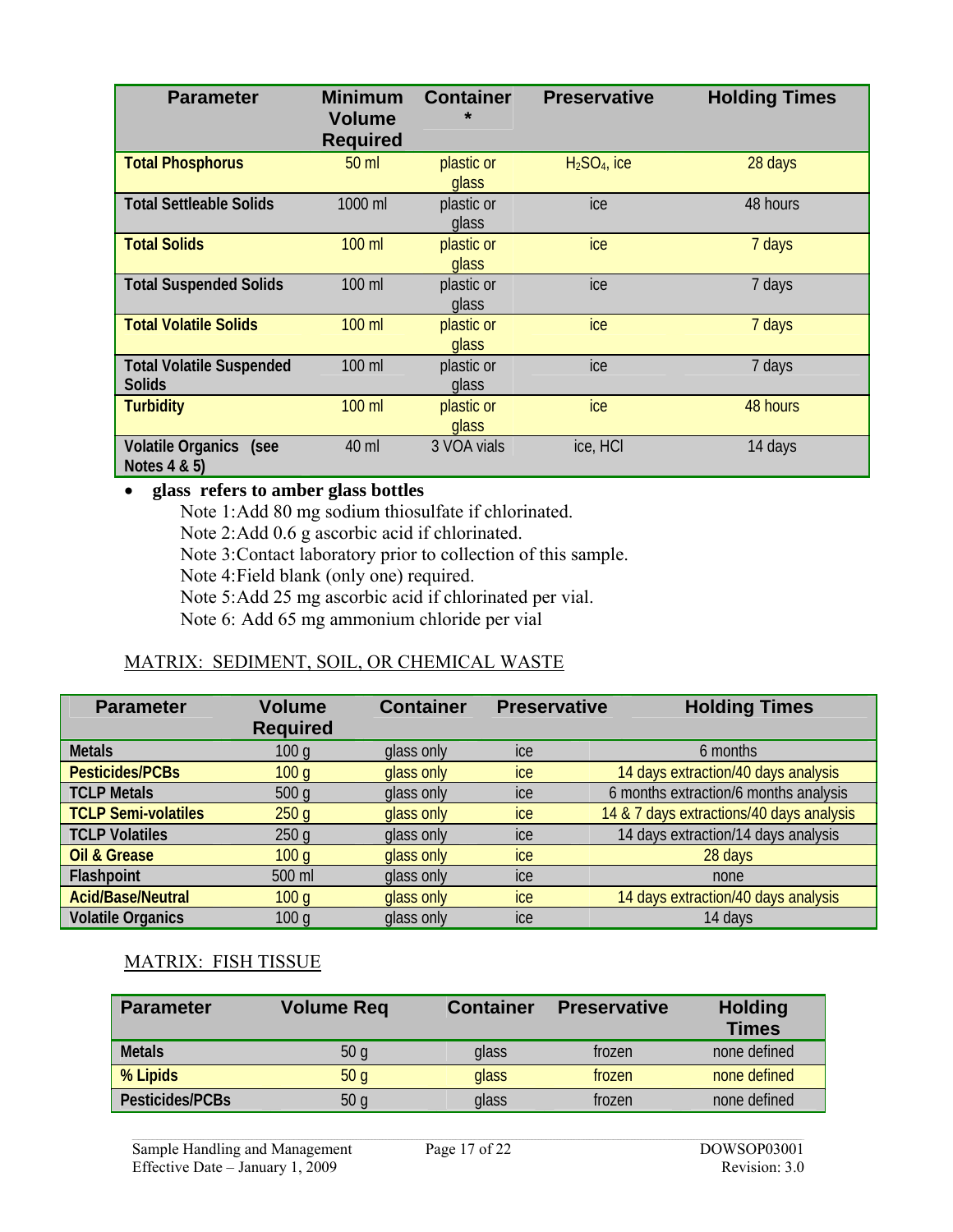# **ATTACHMENT B – Example Chain of Custody – Division of Water**

Chain of Custody Record Program: Fish Tissue Monitoring Coordinator:

| Matrix:  <br>$\mathcal{L}$ | Water       | <b>Sediment</b>                                               |                    |                                          |                                                  |                                 |                                       |                                                          |                |
|----------------------------|-------------|---------------------------------------------------------------|--------------------|------------------------------------------|--------------------------------------------------|---------------------------------|---------------------------------------|----------------------------------------------------------|----------------|
|                            |             | Sample Type: $\Box$ Grab $\Box$ Composite $\Box$ Other $\Box$ |                    | <b>Sample Parameter and Preservative</b> |                                                  |                                 |                                       |                                                          | Notes:         |
| <b>Collectors:</b>         |             |                                                               | Variables          |                                          |                                                  |                                 |                                       | <b>HCL</b>                                               |                |
| <b>Date</b>                | <b>Time</b> | <b>Sample Identification</b>                                  | <b>Bulk</b><br>Lce | Alkalinity<br>Lce                        | Ice, H <sub>2</sub> SO <sub>4</sub><br>Nutrients | Metals<br>Lee, HNO <sub>3</sub> | Low Level HG<br>Ice, 5 ml HCL<br>Ice, | <b>HG Blank</b><br>$\overline{\mathbf{H}}$<br>m.<br>Lce, | <b>Lab Use</b> |
|                            |             |                                                               |                    |                                          |                                                  |                                 |                                       |                                                          | Sample #       |
|                            |             |                                                               |                    |                                          |                                                  |                                 |                                       |                                                          | Report $#$     |
|                            |             |                                                               |                    |                                          |                                                  |                                 |                                       |                                                          | Sample #       |
|                            |             |                                                               |                    |                                          |                                                  |                                 |                                       |                                                          | Report $#$     |
|                            |             |                                                               |                    |                                          |                                                  |                                 |                                       |                                                          | Sample #       |
|                            |             |                                                               |                    |                                          |                                                  |                                 |                                       |                                                          | Report $#$     |
|                            |             |                                                               |                    |                                          |                                                  |                                 |                                       |                                                          | Sample #       |
|                            |             |                                                               |                    |                                          |                                                  |                                 |                                       |                                                          | Report $#$     |

| Relinquished by: | Date/Time: | Received by: |
|------------------|------------|--------------|
| Relinquished by: | Date/Time: | Received by: |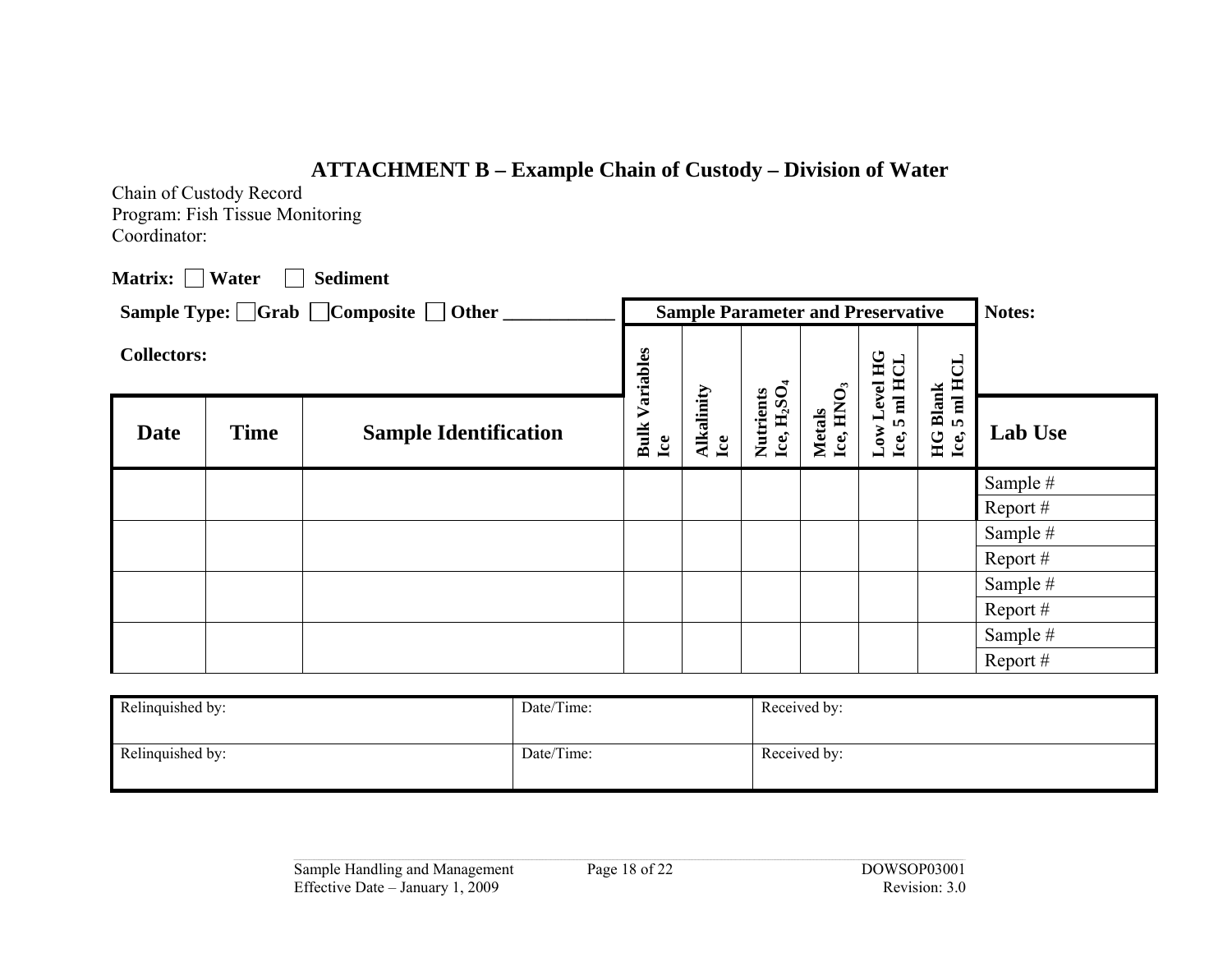# **ATTACHMENT C – Example Chain of Custody – Division of Water**

#### **ENERGY and ENVIRONMENT CABINET**

**DIVISION OF WATER - WATERSHED MANAGEMENT BRANCH - GROUNDWATER – WPC0603Z** 

| <b>Site Identification</b><br>$\Box$ - Complaint/1x Sample Site | <b>Collection</b><br>Date/Time | <b>Field Measurements</b>        |  |  |  |  |
|-----------------------------------------------------------------|--------------------------------|----------------------------------|--|--|--|--|
| Location:                                                       |                                | $pH$ :<br>Conductivity:<br>umhos |  |  |  |  |
| County:                                                         | Date:                          | °C Spring flow:<br>Temp:         |  |  |  |  |
| AKGWA #:                                                        | Time:                          |                                  |  |  |  |  |

Sampler ID:

| <b>Division for Environmental Services Samples</b>           |                                                                                            |                                               |                                                                                                                           |  |  |  |  |  |  |
|--------------------------------------------------------------|--------------------------------------------------------------------------------------------|-----------------------------------------------|---------------------------------------------------------------------------------------------------------------------------|--|--|--|--|--|--|
| <b>Analysis</b><br><b>Requested</b>                          | <b>Container</b><br>Size, Type                                                             | <b>Preservation</b><br><b>Method</b>          | <b>Parameters</b>                                                                                                         |  |  |  |  |  |  |
|                                                              | 1000 ml<br>Plastic<br><b>Boston Round</b>                                                  | Cool to 4°C                                   | <b>Bulk Parameters</b><br>Chloride,<br>Conductivity, Fluoride,<br>Nitrate-N, Nitrite-N, pH,<br>Sulfate, TSS, TDS, Ortho-P |  |  |  |  |  |  |
|                                                              | 1000 ml<br>Plastic<br><b>Boston Round</b>                                                  | $H_2SO_4$<br>Cool to 4°C                      | <b>Nutrients</b><br>NH <sub>3</sub> / TKN / TOC/Total Phosphorous                                                         |  |  |  |  |  |  |
|                                                              | 1000 ml<br>Plastic<br><b>Boston Round</b>                                                  | Filtered<br>HNO <sub>3</sub><br>Cool to 4°C   | <b>Dissolved Metals by ICP</b><br>Plus: Arsenic, Lead,<br>Mercury, Selenium                                               |  |  |  |  |  |  |
|                                                              | $1000$ ml<br>Amber Glass                                                                   | Cool to 4°C                                   | <b>NP Pesticides</b><br><b>Pesticides/PCBs</b><br>Methods 507/508                                                         |  |  |  |  |  |  |
|                                                              | 1000 ml<br>Amber Glass                                                                     | 5ml HCl<br>Cool to $4^{\circ}$ C              | Herbicides/Caffeine                                                                                                       |  |  |  |  |  |  |
|                                                              | 250 ml HDPE<br>Wide Mouth                                                                  | Cool to $4^{\circ}$ C<br><b>NO HEAD SPACE</b> | <b>Alkalinity</b>                                                                                                         |  |  |  |  |  |  |
|                                                              | Three 40ml<br>Amber Glass                                                                  | 50% HCl<br>Cool to 4°C                        | <b>VOCs</b><br>(Trip Blank Required)                                                                                      |  |  |  |  |  |  |
|                                                              | 125ml Amber Glass                                                                          | Cool to 4° C                                  | Glyphosate                                                                                                                |  |  |  |  |  |  |
|                                                              | Two - 1000 ml<br>Amber Glass                                                               | 5ml HCl<br>Cool to 4°C                        | <b>Duplicate</b><br>(only collect if requested)                                                                           |  |  |  |  |  |  |
| <b>Signatures:</b>                                           |                                                                                            | Date:                                         | Time:                                                                                                                     |  |  |  |  |  |  |
|                                                              | Relinquished by:                                                                           | Date:                                         | Time:                                                                                                                     |  |  |  |  |  |  |
| Sample $\#$ :                                                | Report #: $\qquad \qquad$<br><b>DISCARD SAMPLES UPON COMPLETION</b>                        |                                               |                                                                                                                           |  |  |  |  |  |  |
| Comments:<br>HNO <sub>3</sub><br>HC1(1:1)<br>Revised 11/8/08 | H <sub>2</sub> SO <sub>4</sub> (Expiration Date)<br>(Expiration Date)<br>(Expiration Date) |                                               |                                                                                                                           |  |  |  |  |  |  |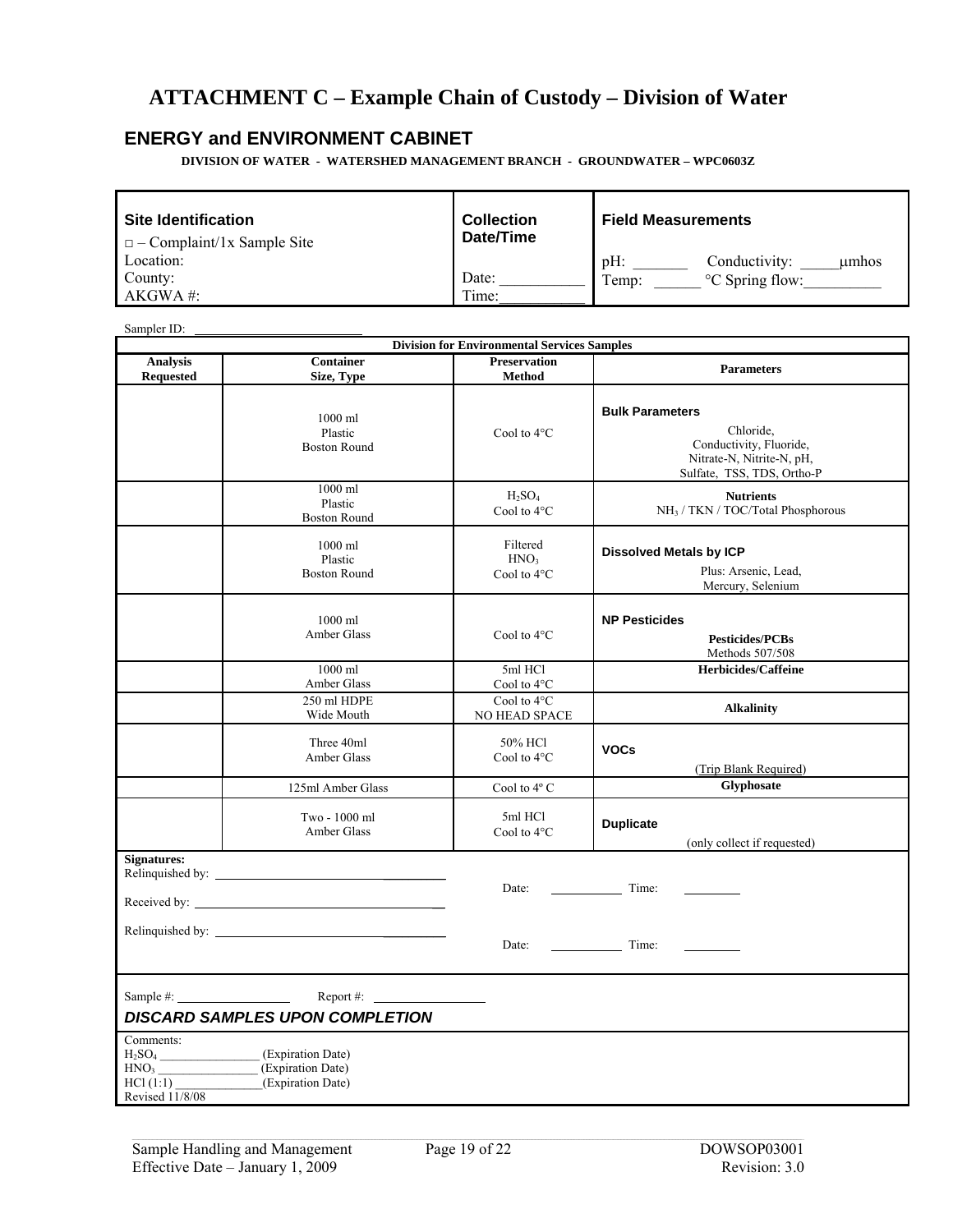## **ATTACHMENT D – Example Chain of Custody – Division of Water**

#### **TMDL DEVELOPMENT MONITORING CHAIN OF CUSTODY DIVISION OF WATER Report Code A 44**

| <b>Site Identification</b> | <b>Report Code A 44</b> | <b>Collection Date/Time</b> |
|----------------------------|-------------------------|-----------------------------|
|                            |                         |                             |
| Location:                  |                         | Time:                       |
| Sample Collected By:       |                         | County: $\qquad \qquad$     |
| Sample Team:               |                         |                             |

| <b>Matrix</b>         | <b>Container Size,</b> | <b>Preservation</b>                                                                  | <b>Variables</b>                                                                                                                                              |  |  |  |  |
|-----------------------|------------------------|--------------------------------------------------------------------------------------|---------------------------------------------------------------------------------------------------------------------------------------------------------------|--|--|--|--|
| <b>Water Sediment</b> | <b>Type</b>            | <b>Method</b>                                                                        |                                                                                                                                                               |  |  |  |  |
|                       | 1 liter, HDPE          | Cool to $4^{\circ}$ C                                                                | <b>Bulk Variables:</b><br>TSS, TDS, Anion Scan, cBOD5                                                                                                         |  |  |  |  |
|                       | 1 liter, HDPE          | H2SO4,<br>Lot $#$<br>Cool to $4^{\circ}$ C<br>H <sub>2</sub> NO <sub>3</sub><br>Lot# | <b>Nutrients:</b><br><b>Total Organic Carbon</b><br>Ammonia (as N)<br>Nitrate/Nitrite (as N)<br>Total Phosphorus (as P)<br>Total Kjeldahl Nitrogen<br>Metals: |  |  |  |  |
|                       | 1 liter, HDPE          | Cool to $4^{\circ}$ C                                                                | <b>Standard Metals List</b>                                                                                                                                   |  |  |  |  |
|                       | 500ml, HDPE            | Cool to $4^{\circ}$ C                                                                | <b>Alkalinity:</b><br>Bicarbonate as CaCO3<br>Carbonate as CaCO3<br>Total as CaCO3                                                                            |  |  |  |  |
|                       | 30ml, HDPE             | Filter,<br>Cool to $4^{\circ}$ C                                                     | Ortho-phosphate                                                                                                                                               |  |  |  |  |

#### **Signatures:**

| Samples relinquished by:<br>Time |                  |  |
|----------------------------------|------------------|--|
| Time                             | Date:            |  |
| Sample $#$ :                     | Report #: $\_\_$ |  |

#### **Discard Samples Upon Completion**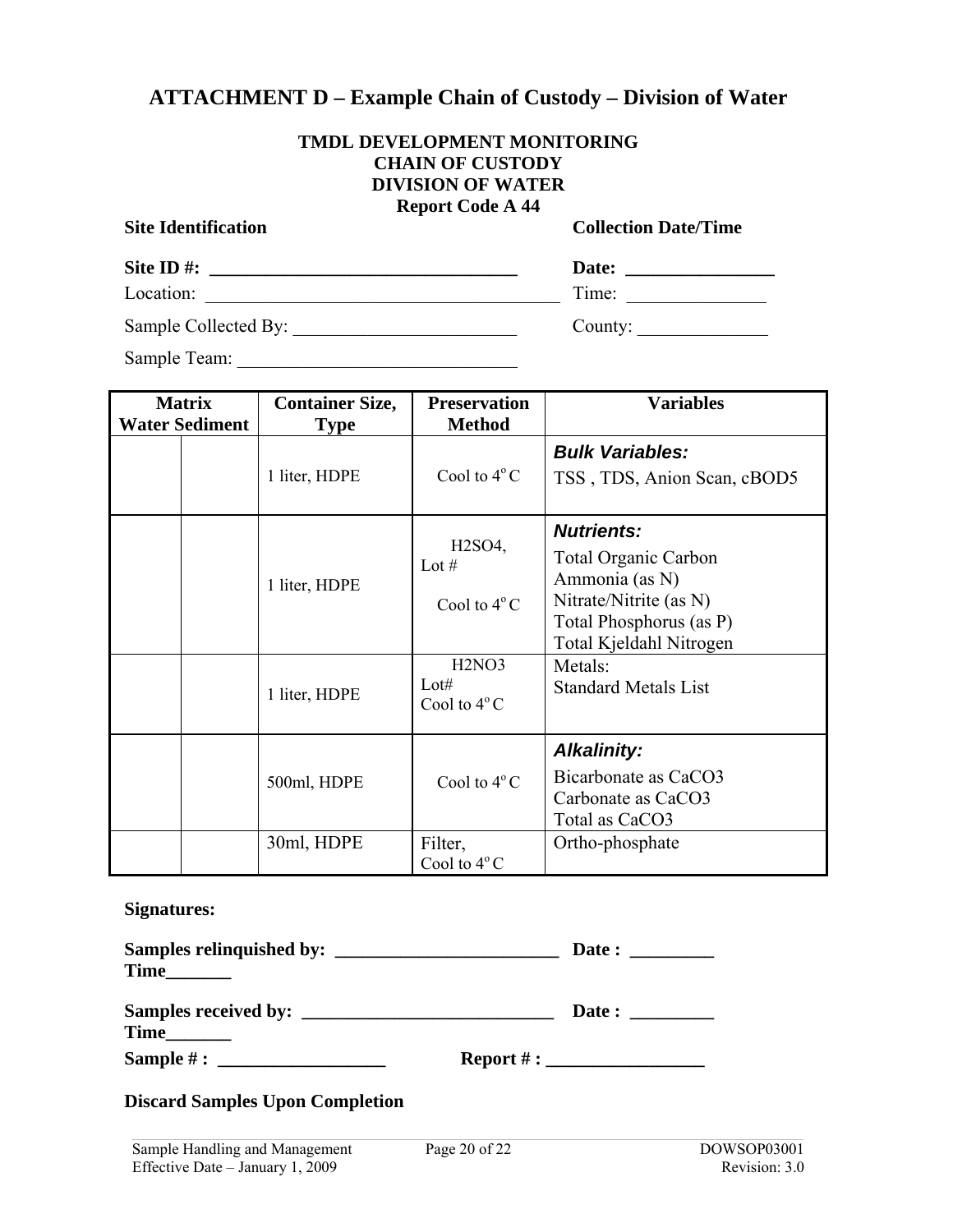|         |                         |                                                               |                | Container/Preservation                       |                                       |                                    |                          |                          |
|---------|-------------------------|---------------------------------------------------------------|----------------|----------------------------------------------|---------------------------------------|------------------------------------|--------------------------|--------------------------|
|         |                         |                                                               |                |                                              | $\mathfrak{D}$                        | $\overline{4}$                     | 5                        |                          |
|         |                         |                                                               |                | Metals                                       | <b>Nutrients</b>                      | Acidity/Alk                        | Bulk                     | Ortho-P                  |
| County  | Field ID                | Sample Identification                                         | Date\Time      | HNO <sub>3</sub><br>Cool to<br>$4^{\circ}$ C | $H_2SO_4$<br>Cool to<br>$4^{\circ}$ C | Cool to $4^\circ$<br>$\mathcal{C}$ | Cool to<br>$4^{\circ}$ C | Cool to<br>$4^{\circ}$ C |
| Letcher | DOW01032006             | DOW01032006 - Elkhorn Creek under<br>US23/119/KY805 Jct       |                | ⊠                                            | $\boxtimes$                           | $\boxtimes$                        | $\boxtimes$              |                          |
|         | COMPASS ID: DOW01032006 |                                                               |                | LAB<br>Report #                              |                                       |                                    |                          |                          |
| Letcher | DOW01032007             | DOW01032007 - Elkhorn Creek at Joe's Branch<br>Road           |                | $\boxtimes$                                  | $\boxtimes$                           | $\boxtimes$                        | $\boxtimes$              |                          |
|         | COMPASS ID: DOW01032007 |                                                               |                | LAB<br>Report#                               |                                       |                                    |                          |                          |
| Pike    | DOW01032008             | DOW01032008 - Marshall's Branch ~100m<br>above mouth          |                | ⊠                                            | $\boxtimes$                           | $\boxtimes$                        | $\boxtimes$              |                          |
|         | COMPASS ID: DOW01032008 |                                                               | LAB<br>Report# |                                              |                                       |                                    |                          |                          |
| Pike    | DOW01032009             | DOW01032009 - Elkhorn Creek ~100m<br>upstream KY805/197 Jct.  |                | $\boxtimes$                                  | $\boxtimes$                           | $\boxtimes$                        | $\boxtimes$              |                          |
|         | COMPASS ID: DOW01032009 |                                                               |                | LAB<br>Report#                               |                                       |                                    |                          |                          |
| Pike    | DOW01032010             | DOW01032010 - Elkhorn Creek at Rob Ratliff<br>Cemetery        |                | $\boxtimes$                                  | $\boxtimes$                           | $\boxtimes$                        | ⊠                        |                          |
|         | COMPASS ID: DOW01032010 |                                                               |                | LAB<br>Report#                               |                                       |                                    |                          |                          |
| Pike    | DOW01032003             | DOW01032003 - Upper Pigeon upstream of KY<br>197              |                | $\boxtimes$                                  | $\boxtimes$                           | $\boxtimes$                        | $\boxtimes$              | $\boxtimes$              |
|         | COMPASS ID: DOW01032003 |                                                               |                | LAB<br>Report#                               |                                       |                                    |                          |                          |
| Pike    | DOW01032011             | DOW01032011 - Elkhorn Creek downstream of<br>Silver Spur Road |                | $\boxtimes$                                  | $\boxtimes$                           | $\boxtimes$                        | $\boxtimes$              |                          |
|         | COMPASS ID: DOW01032011 |                                                               |                | LAB<br>Report#                               |                                       |                                    |                          |                          |
| Pike    | DOW01032012             | DOW01032012 - Lower Pigeon upstream of<br>Potter's Groc. Road |                | $\boxtimes$                                  | $\boxtimes$                           | $\boxtimes$                        | $\boxtimes$              | $\boxtimes$              |
|         | COMPASS ID: DOW01032012 |                                                               |                | LAB<br>Report#                               |                                       |                                    |                          |                          |

# **ATTACHMENT E – Example Chain-of-Custody – Division of Water**

#### **Analysis Requested: Program Code A29**

**Container 1**: Hardness and Total Recoverable Metals **Container 2**: TSS, TDS **Container 3**: Nutrients

#### Samples Collected By: Name and Initials

#### **Signatures:**

| Relinquished by: |                                            | Date: | Received by:  | Date: |
|------------------|--------------------------------------------|-------|---------------|-------|
|                  | Representing: Kentucky Div. of Water Time: |       | Representing: | Time: |